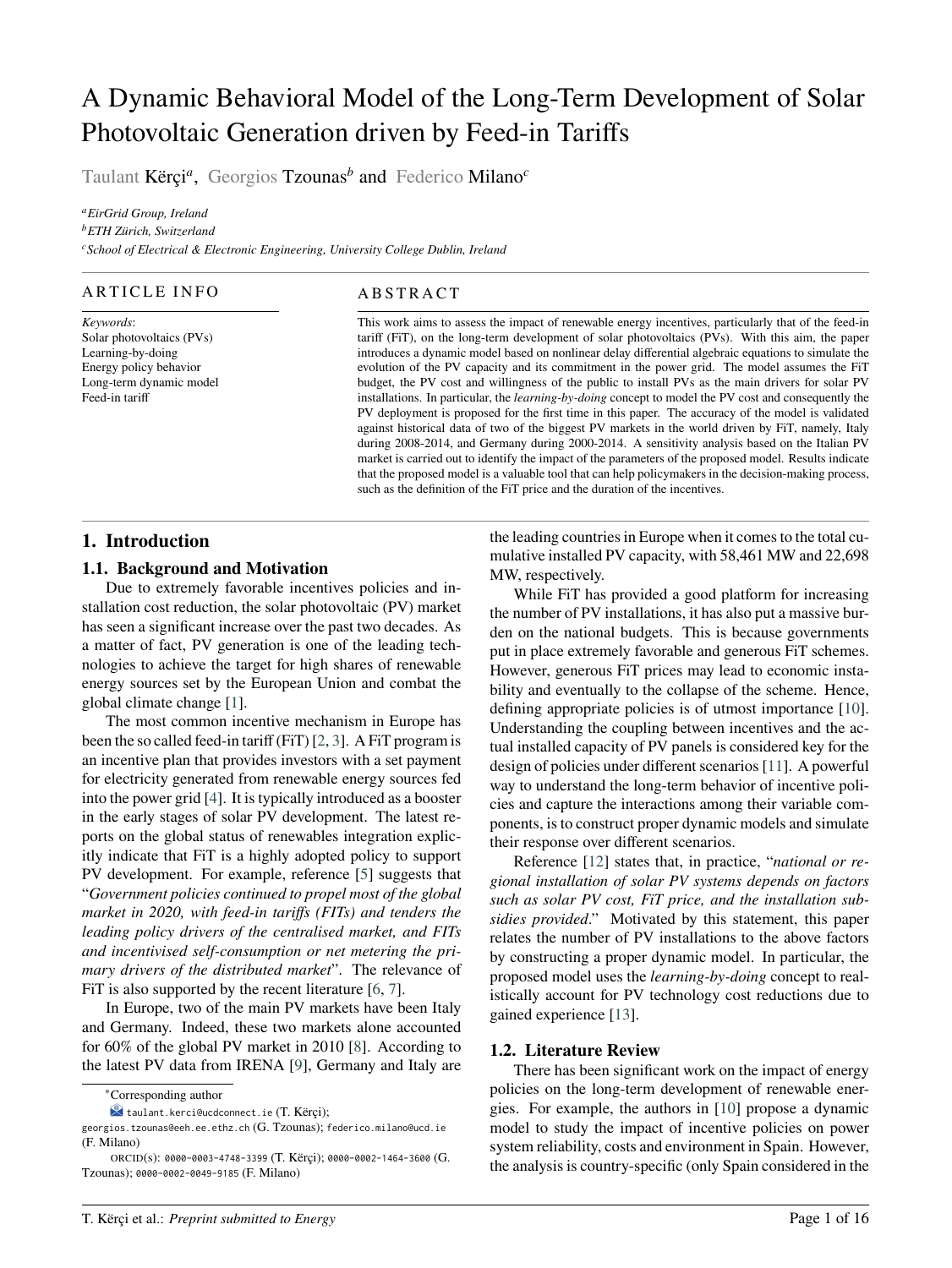case study) and the model does not directly account for PV cost reductions. In the same vein, references [\[12\]](#page-14-7) and [\[14\]](#page-14-9) use the system dynamics approach to simulate Taiwan's and China's PV development, respectively, under different policy incentives, but use an oversimplified method for the PV technology cost reduction. It must be noted that the above three references rely on a specific commercial software tool (utilized as a "black-box") to implement the dynamic models and perform the relevant analyses. This is considered a disadvantage compared to the dynamic model proposed in this work, which can be implemented in any software tool able to integrate a set of differential equations. The work in [\[15\]](#page-14-10) proposes a generic dynamic model to study the viability conditions of the FiT schemes but neglects the PV cost and uses a simple constant penetration rate for the contribution of renewable energies in the energy mix. Finally, the work in [\[16\]](#page-14-11) combines the system dynamics method with the Monte Carlo simulation to consider various uncertainties of renewable energy technologies over the long-term. However, it does not consider the FiT effect (e.g. impact of FiT price) and focuses in a single market (Korean PV power generation).

The aforementioned works give insights into the dynamic evolution of solar PV systems for specific countries and/or for specific aspects of the system. However, to the best of our knowledge, a comprehensive and general dynamic model able to capture the dynamic evolution of solar PV capacity for different countries is missing. This paper attempts to fill this gap. With this aim, the paper builds on the above works and proposes a generic dynamic model formulated as a set of nonlinear delay differential algebraic equations that can capture the solar PV evolution of different countries. In this work, Italy and Germany are chosen as two of the main PV markets driven by FiT in Europe to validate the model's accuracy. The main assumption of the model is that the cost of PV systems, the budget of the policy and willingness of public to install PVs are the main drivers for the evolution of the PV installations.

The paper provides the following contributions with respect to the state of art:

- A simple yet accurate dynamic model for the longterm development of solar PV generation.
- The utilization of the *learning-by-doing* concept, FiT price and willingness of people to install PVs to reproduce the evolution of PV installations. In particular, the *learning-by-doing* concept to model the PV development is proposed for the first time in this paper to better represent the PV technology cost reductions.
- A thorough validation of the proposed model through the Italian and German cases. The ability to fit different cases is a feature of the proposed model. In fact, other models proposed in the literature only fit a single PV market.

The remainder of the paper is organized as follows. Section [2](#page-1-0) presents the background of FiT schemes in Italy and Germany. Section [3](#page-2-0) presents the proposed dynamic model. The model validation and sensitivity analysis are given in Section [4](#page-3-0) and Section [5,](#page-6-0) respectively. Finally, Section [6](#page-10-0) states the main conclusions of this work and discusses relevant policy implications.

# <span id="page-1-0"></span>**2. FiT Evolution in Italy and Germany**

# **2.1. Italy**

The solar PV capacity in Italy experienced an unexpected and exponential growth between 2008 and 2012 [\[17\]](#page-14-12). The main driver of the increase was the favorable and generous FiT applied by the Italian government through the so called energy bill [\[18,](#page-14-13) [19\]](#page-14-14). The first energy bill was introduced in 2005 and lasted until 2007. While it included a very high FiT price, namely, 490 EUR/MWh, this energy bill also had a cap of 100 MW. The capacity cap and the excessive bureaucratization regarding the procedures for the installations were a huge barrier to incentivize the investors [\[18\]](#page-14-13).

In 2008, the Italian government introduced the second energy bill. This bill remained in place until 2010. It foresaw a 2% decrease of the FiT price and removed the administrative procedure and the cap on the overall PV capacity. Despite the decrease of the FiT price, the bill had a positive impact with 432 MW additions taking place in 2008. This deployment led to an aggregate cost of 110 MEUR. The solar PV capacity tripled in 2009 with a capacity of 1,114.4 MW and an annual cost of 303 MEUR [\[18\]](#page-14-13). At this point, the Italian government realized that the incentive cost was creating a considerable burden on the national budget. Thus, the government introduced the third energy bill where it foresaw a cut of the FiT price. Despite the new changes, the rush in the PV investment continued, and 3.74 GW were added. In terms of costs, 800 MEUR were paid in 2009 [\[18\]](#page-14-13). Furthermore, it is relevant to mention that this bill set an aggregate cap of 23 GW and 6,700 MEUR for the installed capacity and incentive cost, respectively.

In 2012, the Italian government revised the energy bill again and significantly decreased the FiT price. Finally, on the 7th of July 2013, the assigned annual incentive budget of 6,700 MEUR was reached thus leading to the removal of the FiT [\[2\]](#page-12-1).

# **2.2. Germany**

In 2010, Germany was the world's largest market for PVs with approximately 17.3 GW of installed capacity [\[20\]](#page-14-15). The growth was directly related to the so called renewable energy sources act in 2000 that introduced the FiT mechanism [\[21\]](#page-14-16). The act restored a secure climate for investment as it guaranteed a fixed price for PV-generated electricity for a period of 20 years. In other words, it provided long-term financial security for investors and made the PV technology economically viable [\[8\]](#page-14-3).

The German FiT mechanism for solar PV power is regarded by many as a highly effective policy instrument that led to a significant diffusion and development of PV technology [\[22\]](#page-14-17). Since its implementation in 2000, the installed ca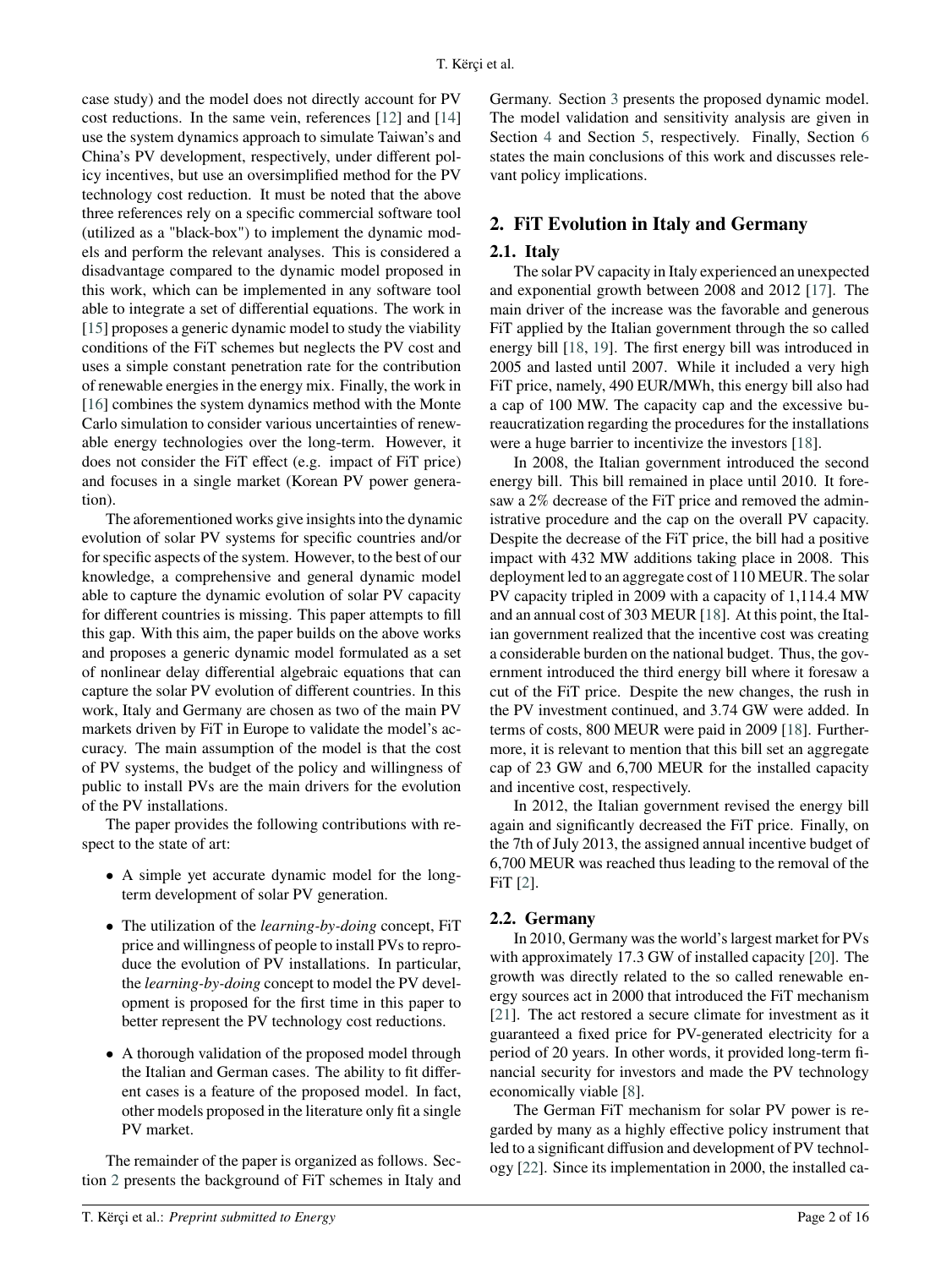pacity of renewable energy technologies increased remarkably, more than eightfold between 2000 and 2015 [\[23\]](#page-14-18).

The initial plan was to review the FiT scheme every year to take into account technological and price developments [\[24\]](#page-14-19). For example, the amending law of 2004 stated that the FiT price for PV and other renewable technologies should be increased to reflect the cost situation of the technologies [\[15\]](#page-14-10). Then the modification of the renewable act in 2009 established an increase in the reduction of FiT from 5% to 10% [\[8\]](#page-14-3). The renewable act was further amended in 2012 and decided to reduce FiT by 1% per month, and set a 52 GW PV capacity threshold [\[21\]](#page-14-16). The German government moved away from the FiT approach in 2014, and introduced pilot auctions for solar energy [\[25\]](#page-14-20).

Finally, we illustrate the FiT policy changes (e.g., the evolution of FiT price and fund (reviewed every certain year)) of both Italy and Germany in Tab. [4](#page-12-2) and Tab. [6,](#page-13-2) respectively.

## <span id="page-2-0"></span>**3. Proposed Model**

This section presents the proposed dynamic model. The objective of the model is to simulate and reproduce longterm variation of indices such as the number of solar PV installations and solar PV generation capacity. This model properly accounts for the dynamic coupling between different variables of the system, for example, between the FiT price and the number of PV installations.

The remainder of this section describes the mathematical formulation of the proposed solar PV energy policy model. For clarity, the description of all variables is given in Table [2](#page-11-0) of Appendix [A.](#page-11-1)

#### **3.1. PV Installation Costs**

In this work, we use the *learning-by-doing* concept to model solar PV system costs [\[26\]](#page-14-21). It is well-known that, as the cumulative output of a product increases, its cost decreases due to gained experience. For example, the experience earned from the solar PV panel unit production process accumulates and, over time, leads to a cheaper production of future units. In mathematical terms, this can be expressed as [\[27\]](#page-14-22):

$$
c(t) = c_0 \cdot \left(\frac{n(t)}{n_0}\right)^{-\beta},\tag{1}
$$

where  $c(t)$  is the cost of installing a MW unit (EUR/MW);  $c_0$  is the initial cost at  $t = 0$ ;  $n_0$  and  $n(t)$  are the initial and cumulative MW installed to the system, respectively; and  $\beta$  is the learning parameter. Eq. [\(1\)](#page-2-1) means that production costs will decrease exponentially and tend to zero in the long run [\[20\]](#page-14-15).

The rate of the cost reduction can be quantified by referring to the learning rate (expressed as a percentage), which is calculated as follows:

$$
LR = 1 - 2^{-\beta} \,. \tag{2}
$$

For example, a value of  $\beta = 0.322$  means that doubling solar PV installations will lead to approximately 20% reduction of the PV panel production cost.

#### **3.2. Cumulative PV Installations**

As mentioned above, this study assumes three main factors that decide the number of PV installations, namely, FiT budget, PV cost and willingness of the people to install PVs. The factors represent economic indicators that motivate people to install solar PVs. In this context, the cumulative PV installations are calculated through the following differential equation:

<span id="page-2-3"></span>
$$
T_n \cdot \frac{dn(t)}{dt} = \frac{w(t) \cdot y(t)}{c(t)},
$$
\n(3)

where  $y(t)$  is the cumulative revenue of the FiT scheme (EUR) (see Eq.  $(10)$  below); and  $w(t)$  represents the willingness of people to install PVs (see Eq. [\(6\)](#page-2-2)). Eq. [\(3\)](#page-2-3) allows relating FiT policy parameters (e.g., FiT price through  $w(t)$ , see Eq. [\(6\)](#page-2-2) below) to the actual PV deployment (i.e.,  $n(t)$ ).

#### **3.3. Feed-in Tariff Price Dynamics**

The evolution of the FiT price is described by the following equation:

<span id="page-2-5"></span>
$$
f(t) = \alpha(t - \tau),\tag{4}
$$

where  $f(t)$  represents the FiT price (equal to the delayed value of  $\alpha(t)$ ;  $\tau$  is a time delay that models the time that has elapsed when the FiT starts decreasing; and  $\alpha(t)$  is a proper decreasing function, defined as follows:

<span id="page-2-4"></span>
$$
T_{\alpha} \cdot \frac{d\alpha(t)}{dt} = \alpha(t - \tau) - \alpha_0, \qquad (5)
$$

with  $T_\alpha$  being its time constant and  $\alpha_0$  representing an input disturbance. To model the decrease of the FiT price by the governments over time, we assume that the value of  $\alpha_0$  is 20% greater than the initial value of  $\alpha(t)$ , say  $\alpha(t_0)$ . Therefore, there will be a negative balance in Eq. [\(5\)](#page-2-4) which means that  $\alpha(t)$  will start decreasing after a time that is equal to the delay  $\tau$ . Note that in practice, the governments cannot decrease the FiT price indefinitely. Hence, in order to prevent that Eq. [\(5\)](#page-2-4) becomes lower than a certain minimum value, we implement a limit on the value of  $f(t)$  and  $\alpha(t)$ , respectively (see Eqs. [\(15\)](#page-11-2)-[\(16\)](#page-11-3) in Appendix [B\)](#page-11-4).

#### <span id="page-2-1"></span>**3.4. Willingness of People to Install PVs**

People's willingness is a crucial factor to increase the solar PV capacity [\[12,](#page-14-7) [28\]](#page-14-23). It is well-known that people are more willing to do something if the incentive is high. For this reason, we assume that the willingness of people to install PVs is proportional to the FiT price, as follows:

<span id="page-2-2"></span>
$$
w(t) = \frac{f(t)}{f_0},\tag{6}
$$

where  $f_0$  is the initial FiT price. Thus, the model assumes that people's behavior to install PVs follows a strategy that is based on pure economic return. Furthermore, it is assumed that when  $f(t)$  hits the lower limit, say  $f^{\min}$ ,  $w(t)$  will still decrease. This implies that even though the FiT price is constant, people's willingness will continue to decrease since the FiT price is too low.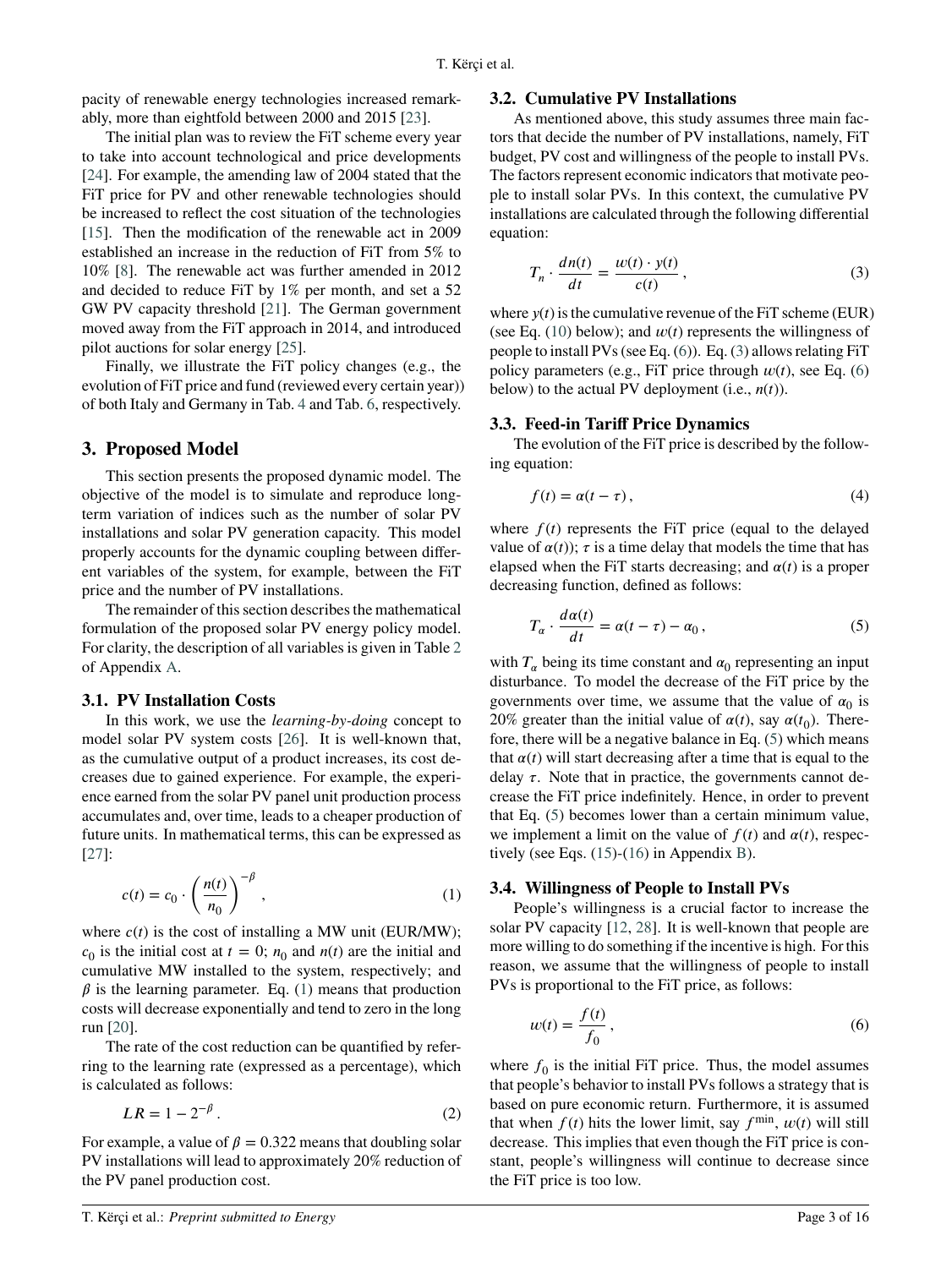The assumption that the willingness of people to install PVs is proportional to the FiT price (Eq. [\(6\)](#page-2-2)) is widely accepted in the literature, e.g. [\[12\]](#page-14-7). Different from [\[12\]](#page-14-7), where the willingness of people to install PVs directly depends on other factors such as total cost of PV installations, in this work, the willingness of people is modelled as a proper decreasing function based on FiT price. However, note that we explicitly model the total cost of PVs through Eq. [\(1\)](#page-2-1) and its impact on PV installations in Eq. [\(3\)](#page-2-3). Therefore, it can be concluded that our model offers new ways to relate/model the willingness of people as well as the cost of PV installations and their impact on total PV installations.

## **3.5. Contribution of Solar PVs in the Energy Mix**

The contribution of solar PVs in the energy mix (i.e., PV installed capacity being effectively utilized) is modeled through the following algebraic equation [\[8\]](#page-14-3):

$$
e_z(t) = n(t) \cdot I \cdot PR, \tag{7}
$$

where  $e_z(t)$  represents the energy produced by PV generation (MWh); *I* is the reference PV yield (MWh/MW) e.g., in a year; PR is the performance ratio (e.g., 85%).

In general, it is useful to estimate the cumulative solar PV generation. With this aim, the following differential equation is introduced:

$$
T_z \cdot \frac{dz(t)}{dt} = n(t) \cdot I \cdot PR,
$$
\n(8)

where  $\frac{d}{dt}$  denotes the time derivative; *z*(*t*) represents the cumulative PV generation and  $T_z$  represents its time constant.

# **3.6. Cumulative Expenses to Support Solar PV Generation**

As mentioned above, under the FiT program, investors are paid using a fixed price  $(f(t))$  for the electricity generated and fed into the grid from the solar power plant. The cumulative expenses to support solar PV generation can be predicted using the following differential equation [\[15\]](#page-14-10):

$$
T_x \cdot \frac{dx(t)}{dt} = f(t) \cdot e_z(t), \qquad (9)
$$

where  $x(t)$  represents the cumulative expenses to support the solar PV production and  $T_x$  represents its time constant.

## **3.7. Cumulative Revenue of the FiT Fund**

Incentives such as FiT are generally paid by the consumers through a surcharge on the electricity bill [\[23\]](#page-14-18). In this context, the cumulative revenue of the FiT fund can be modeled through the following differential equation [\[15\]](#page-14-10):

$$
T_{y} \cdot \frac{dy(t)}{dt} = \lambda \cdot LP \cdot e_{L} \cdot u, \qquad (10)
$$

where  $T_y$  represents the time constant of  $y(t)$ ;  $\lambda$  represents the electricity price;  $LP$  is the constant levy given as a percentage of the electricity price;  $e_L$  is the total energy consumption (assumed constant in this work unless stated otherwise); and  $u = 1$  if:

$$
y(t) > x(t), \forall t,
$$
\n<sup>(11)</sup>

holds. Otherwise  $u = 0$ . Equation [\(11\)](#page-3-2) represents the viability condition of the FiT scheme [\[15\]](#page-14-10). In other words, the condition for the FiT viability is that the cumulative revenue of the FiT fund  $(\gamma(t))$  should be greater at any time than the cumulative expenses  $x(t)$ .

#### **3.8. Variable Limits**

In practice, there are limits on certain variables of the system. For example, the FiT budget is not infinite, and the FiT price cannot decrease indefinitely. Appendix B presents the implementation of the limiters for the variables of the proposed model.

#### <span id="page-3-0"></span>**4. Model Validation**

The accuracy of the model is validated based on two of the most important PV markets in Europe and globally, namely, Italy for the period 2008-2014 and Germany for the period 2000-2014. With this aim, simulation results produced with the proposed model are compared against historical data. Six key and highly uncertain variables of the model are selected for illustration. These are: (1) cumulative PV capacity; (2) cumulative PV generation; (3) PV cost; (4) cumulative FiT budget; (5) FiT price; and (6) people's willingness.

<span id="page-3-3"></span>It is worth mentioning that the model can be conveniently extended to any other PV market, assuming the parameters of the market are known with acceptable accuracy. As a matter of fact, the PVs development in different countries (including Greece and the Netherlands) shows a similar trend as in Germany and Italy, that is, slow growth at the beginning (i.e., high "inertia" due to, for example, PV high cost), then followed by a steady increase (e.g., good incentives and PV cost reductions) and then a saturation due to the high burden on government budget (e.g., FiT price decreases significantly compared to the early stage). The global PV market is likely to follow a similar trend to the one described above, which is currently in the steady increase phase due to good government incentives and solar PV cost reductions). Therefore, a potential application of the proposed model is the global PV market.

<span id="page-3-4"></span>For completeness and reproducibility of the results, the input data of the model are given in Appendix [A.](#page-11-1) In particular, the parameter values and historical data are given in Tables [3](#page-12-3)[-4](#page-12-2) for Italy, and in Tables [5-](#page-13-3)[6](#page-13-2) for Germany. It is relevant to note that some of the parameters can be obtained by conducting surveys [\[29\]](#page-14-24). All simulations in this work are performed using the software tool Dome, that is designed for the transient analysis of nonlinear dynamic systems [\[30\]](#page-15-0).

#### <span id="page-3-1"></span>**4.1. Solar PV Development in Italy 2008-2014**

Figures [1-](#page-4-0)[5](#page-4-1) compare the historical PV installed capacity, generation, fund, costs, and FiT price values with their respective simulated values, while Fig. [6](#page-4-2) shows the evolution of the willingness of the people.

<span id="page-3-2"></span>Results indicate that, if the parameters are properly chosen, the model can accurately reproduce the historical data. In particular, the model is able to predict the relatively slow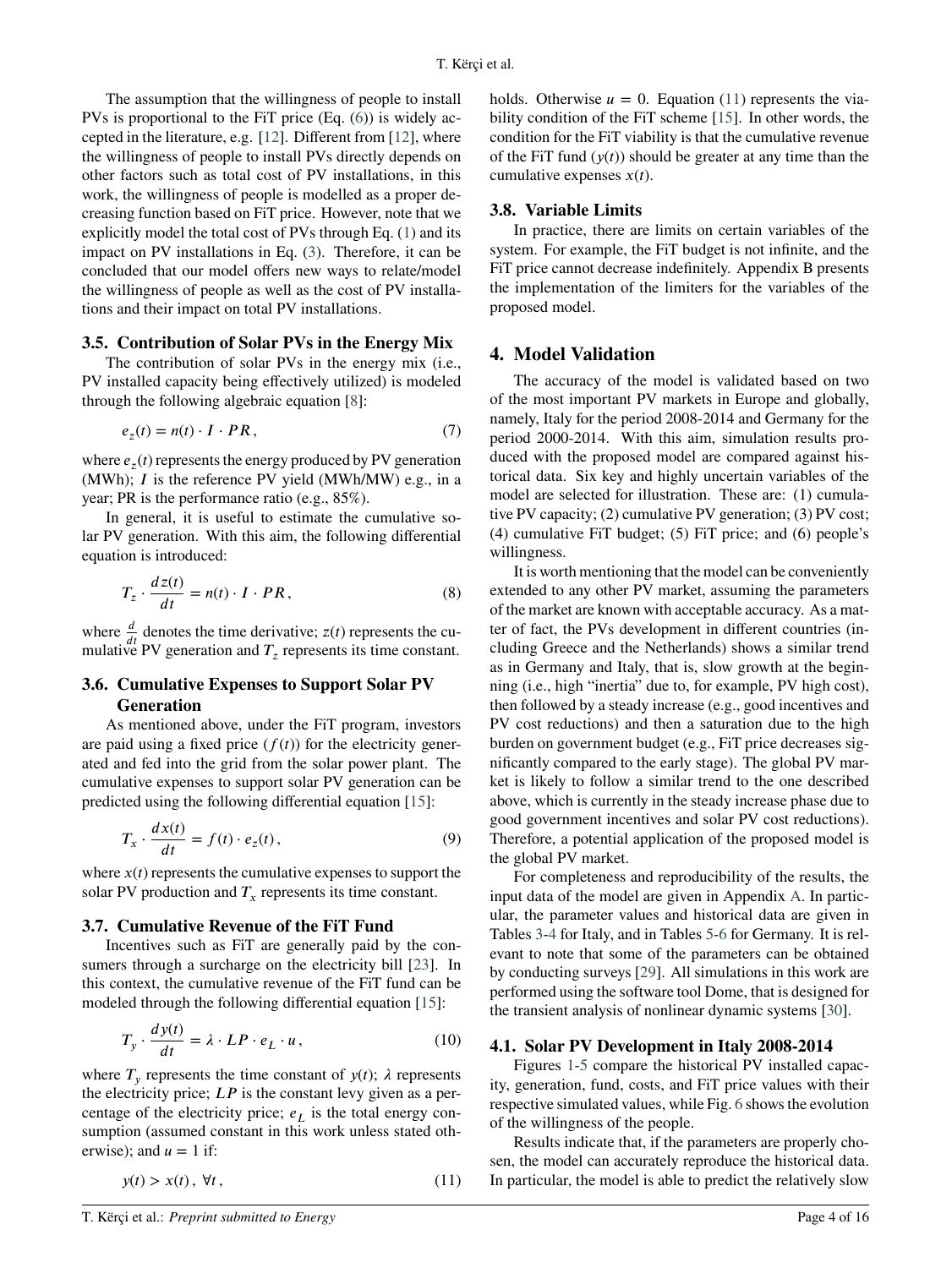response of the installed PV capacity (with a rate of change of approximately 3000 MW/Year) to the policy during the first years (see Fig. [1\)](#page-4-0). This slow response implies that during the first years there is a high "inertia" mainly due to high initial PV costs (Fig. [4\)](#page-4-3), even though the willingness of the people to install PVs is high (Fig. [6\)](#page-4-2). Note that the current model does not account for other factors that may impact the PV installation in the first years, e.g. large development times and/or administrative procedures.



<span id="page-4-0"></span>**Figure 1:** Italian case: Cumulative solar PV installations.



<span id="page-4-4"></span>**Figure 2:** Italian case: Cumulative solar PV generation.



<span id="page-4-5"></span>**Figure 3:** Italian case: Cumulative FiT fund.

It is also worth observing that the model almost perfectly matches the cumulative solar PV generation over the years (Fig. [2\)](#page-4-4) and forecasts reasonably well the FiT fund (Fig. [3\)](#page-4-5). The validation of the learning-by-doing model against real

data from the Italian market (Eq. [\(1\)](#page-2-1)) is shown in Fig. [4.](#page-4-3) In particular, it can be observed that in the first few years the model predicts that the cost reductions take place sooner, while in the last two years the model overestimates the PV costs (Fig. [4\)](#page-4-3). However, it appears that these differences in the cost predictions do not significantly impact the PV installed capacity (Fig. [1\)](#page-4-0).



<span id="page-4-3"></span>**Figure 4:** Italian case: Solar PV cost.



<span id="page-4-1"></span>**Figure 5:** Italian case: Solar PV feed-in tariff price.



<span id="page-4-2"></span>**Figure 6:** Italian case: Willingness of people to install solar PVs.

With regard to the FiT price, Fig. [5](#page-4-1) shows that the model captures very well its evolution in the considered period of analysis. Therefore, the use of Eq. [\(4\)](#page-2-5) appears to be useful in predicting the change of FiT price over time. The willingness of the people to install solar PVs is shown in Fig. [6.](#page-4-2) As expected, evolution of the willingness is proportional to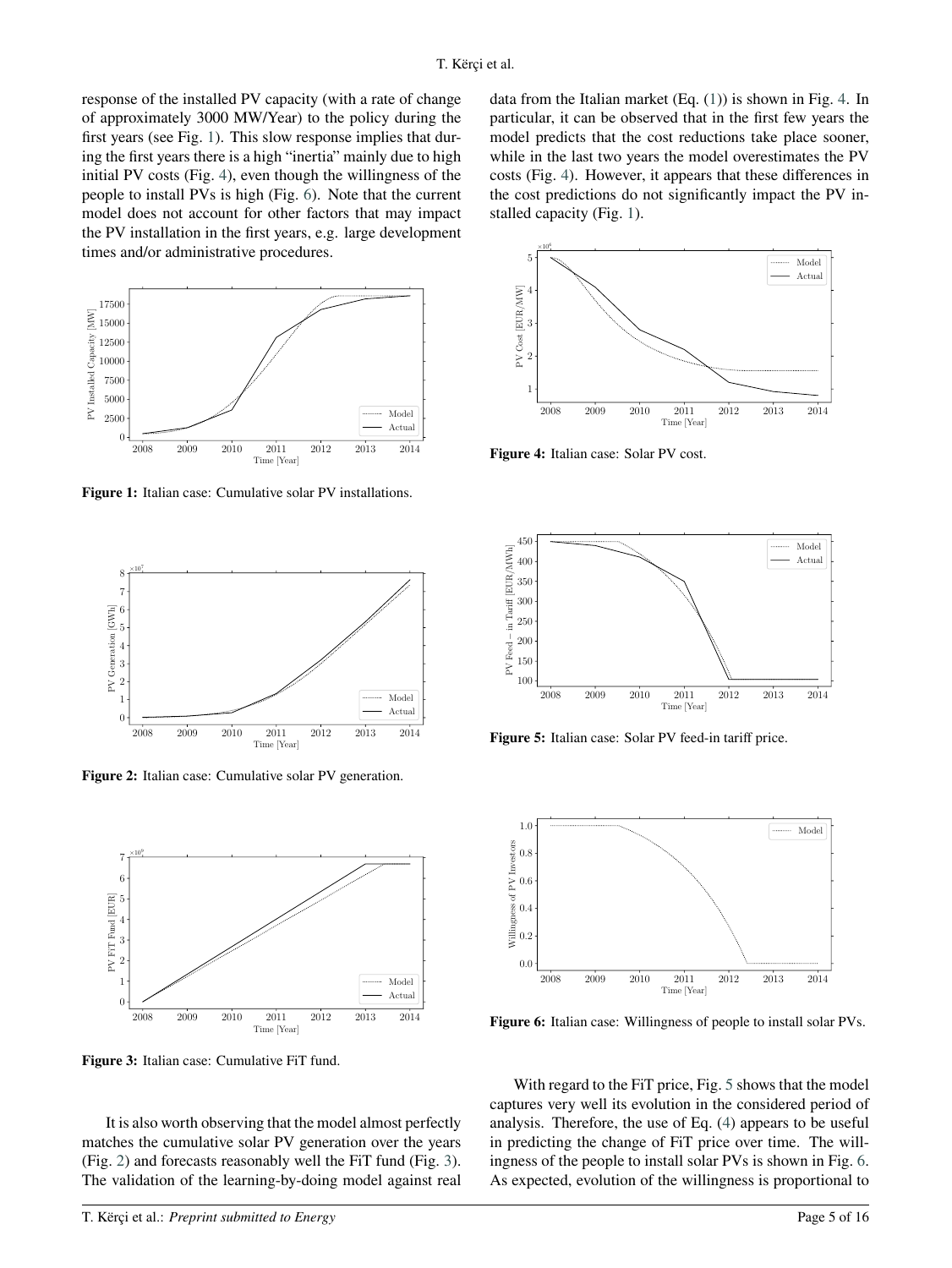the FiT price (Fig. [5\)](#page-4-1). However, it is interesting to note that people's willingness reaches the limit  $(2 \cdot 10^{-5} \text{ considered})$ in this paper) at around 2012 when the FiT price was fixed and the lowest of the policy. These results explain the small increase of the solar PV installations after 2013 (see Fig. [1\)](#page-4-0). Thus, keeping high FiT prices is crucial for the willingness of people to install PVs.

#### **4.2. Solar PV Development in Germany 2000-2014**

This second example validates the model against historical data of the solar PV systems in Germany in the period 2000-2014. This is needed to check if the model is general enough to reproduce different PV markets. With this aim, and similar to the Italian case, Figs. [7-](#page-5-0)[11](#page-6-1) show the comparison between historical values and simulated ones. Moreover, Fig. [12](#page-6-2) shows the evolution of the willingness of the people to install PVs.



<span id="page-5-0"></span>**Figure 7:** German case: Cumulative solar PV installed.



<span id="page-5-1"></span>**Figure 8:** German case: Cumulative solar PV generation.

In general, the proposed model is able to represent the development of the PV market in Germany between 2000- 2014. However, compared to the Italian case, the differences between historical and simulated values are slightly more evident. Specifically, while the model is able to accurately reproduce the historical data of the PV installations (Fig. [7\)](#page-5-0) and generation (Fig. [8\)](#page-5-1), PV costs (Fig. [9\)](#page-5-2), FiT budget (Fig. [10\)](#page-5-3) and FiT price (Fig. [11\)](#page-6-1) are predicted with less accuracy.

The main reason for these deviations is that several parameters, e.g., the electricity price  $\lambda$  and the levy constant



<span id="page-5-2"></span>**Figure 9:** German case: Solar PV cost.

*LP*, are time-dependent and change significantly over the years. This is however unpredictable and cannot be properly modelled *a priori*. For example, at the beginning, the electricity price  $\lambda$  and the levy constant were small [\[23\]](#page-14-18). The government then realised that to further incentivize the PV market, they needed to increase the burden on the consumer electricity bill. As a result, the FiT budget does not increase linearly, as predicted by the proposed model (see Fig. [10\)](#page-5-3). Note that assuming constant parameters is a common approach in the literature. For example, reference [\[15\]](#page-14-10) uses a simple constant penetration rate for the contribution of renewable energies in the energy mix. While a reason why the PV cost does not follow the *learning-by-doing* concept (Eq. [\(1\)](#page-2-1)) is due to PV material scarcity in the PV production facilities. For example, reference [\[31\]](#page-15-1) states: "*Unexpected demand growth, driven by rapid increase of support schemes across the globe, resulted in demand increases that exceeded production capacity, and thus created scarcity rents*". It is relevant to note, however, that while the proposed model cannot anticipate the changes in the policy, it provides a tool to estimate what happens if some of the parameters are varied. This feature is discussed in detail in Section [5.](#page-6-0)



<span id="page-5-3"></span>**Figure 10:** German case: Cumulative FiT fund.

Fig. [12](#page-6-2) shows the evolution of the willingness of the public to install PV panels. While the willingness has generally the same trend as the FiT price (Fig. [11\)](#page-6-1), its behavior changes when it reaches its lowest value. Specifically, Fig. [12](#page-6-2) shows that at the end of the period of analysis (i.e., the year 2014), the willingness has a value of more than 0.4.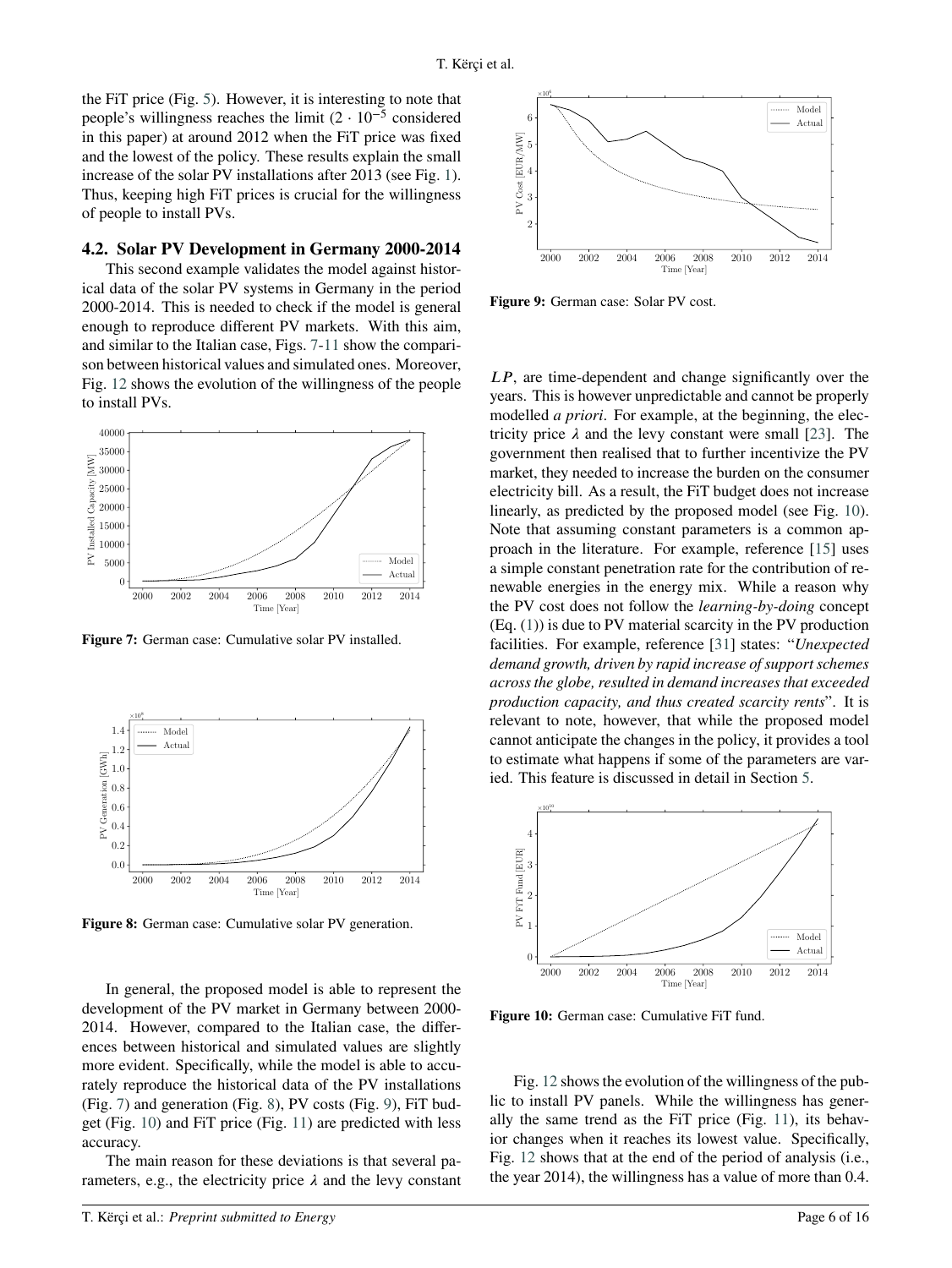

<span id="page-6-1"></span>Figure 11: German case: Solar PV feed-in tariff price.



<span id="page-6-2"></span>**Figure 12:** German case: Willingness of people to install solar PVs.

This value is significantly higher compared to that obtained in Italy  $(2 \cdot 10^{-5})$ . This means that, compared to Italy, the willingness of people in Germany was relatively high. These results can explain the development of solar PV installations in Germany, where there is still a strong increase in the number of PVs installed [\[32\]](#page-15-2). In contrast, Italy's PV market has seen a prolonged rise in the number of PVs after 2014 [\[33\]](#page-15-3).

To better analyze the accuracy of the proposed model, similar to [\[10\]](#page-14-5), we use the coefficient of determination  $R^2$  as a metric. In particular, the higher  $R^2$  is, the better the model fits the actual data. The limit case is  $R^2 = 1$ , for which the model exactly matches the actual data. Table [1](#page-7-0) summarizes the results for the German and Italian cases. As expected, for the Italian case, all  $R^2$  are close to 1, which indicates a good match between model and actual data. While the German case has idiosyncrasies that cannot be fully captured (in particular, the FiT fund), the proposed model is still able to give the correct trend in all cases.

Furthermore, to compare the model's performance to that of other complex methods from the literature, we show in Tab. [1](#page-7-0) the same metric for the cumulative PVs installations for the Spain and Taiwan cases , see [\[10\]](#page-14-5), [\[12\]](#page-14-7), respectively. Note that neither of these shows other variables considered in our work (e.g., cumulative solar PV production and/or the PV cost). As it can be seen, the proposed model appears to have similar performance compared to other more complex models proposed in the literature. Therefore, it is fair to say that, overall, the proposed model passes the validation test.

#### <span id="page-6-0"></span>**5. Sensitivity Analysis**

This section presents a sensitivity analysis of the model using the Italian case for the period 2008-2014. The goal is to show the effect of varying different parameters of the proposed model. This goal is adequately attained by discussing only one PV market. Of course, the same analysis could also be repeated for the German case (and possibly for others, too), without however contributing any additional insights. Using adequate parameters is, in fact, crucial to obtain a reliable prediction of the evolution of the PV technology [\[15\]](#page-14-10). Unless stated otherwise, for all scenarios, we show two variables of the system, namely, the cumulative solar PV capacity and generation.

## **5.1. Results and Discussion**

#### *5.1.1. Effect of Different Cost Modelling*

This section compares different PV cost modelling and their impact on the PV capacity and generation. As discussed in Section [3,](#page-2-0) we have proposed the utilization of the learning-by-doing model, which is based on Eq. [\(1\)](#page-2-1). While this model is heuristic, we show in this section that it is actually quite accurate. For illustration, we compare the proposed learning-by-doing and a simple linear cost modelling and show their effect on the evolution of the PV capacity and generation.



<span id="page-6-3"></span>**Figure 13:** Italian case: Cumulative solar PV installed.



<span id="page-6-4"></span>Figure 14: Italian case: Cumulative solar PV generation.

Figures [13](#page-6-3)[-14](#page-6-4) show the evolution of the PV capacity and generation during the period 2008-2014 for different PV cost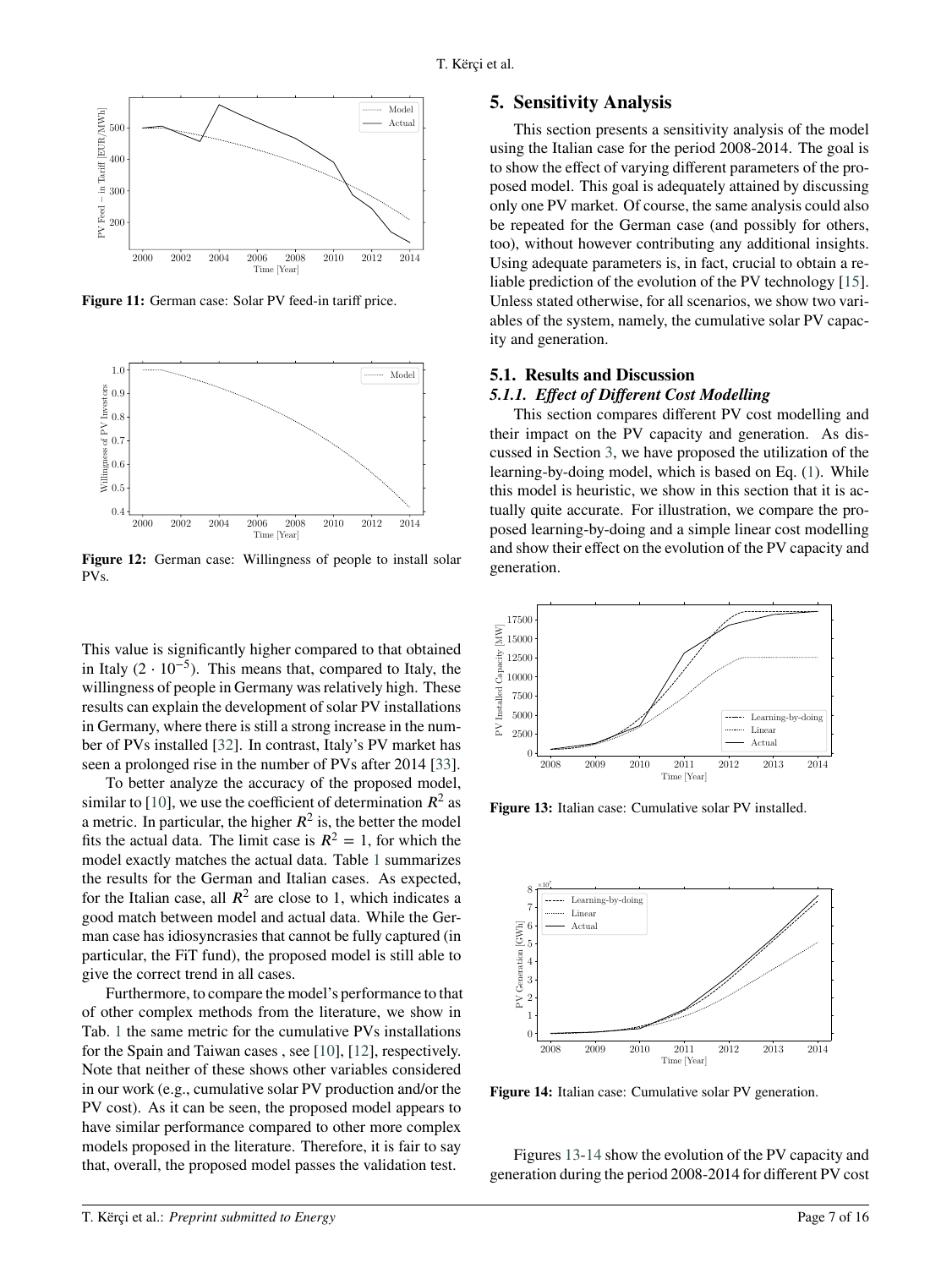| Coomonical of Golommunical IV for the Communication required. |                |                 |               |                |
|---------------------------------------------------------------|----------------|-----------------|---------------|----------------|
| Item                                                          | $R^2$ (German) | $R^2$ (Italian) | $R^2$ (Spain) | $R^2$ (Taiwan) |
| Cumulative PV installations                                   | 0.932          | 0.983           | 0.971         | 0.990          |
| Cumulative solar PV production                                | 0.940          | 0.996           |               |                |
| PV cost                                                       | 0.550          | 0.904           |               |                |
| FiT price                                                     | 0.770          | 0.989           |               |                |
| Cumulative FiT fund                                           | 0.167          | 0.985           |               |                |

<span id="page-7-0"></span>**Table 1** Coefficient of determination  $R^2$  for the German and Italian cases.

modelling. The learning-by-doing approach leads to a better forecast compared to the linear one, i.e., the linear cost modelling leads to an underestimate of the PV capacity. These results support the utilization of Eq. [\(1\)](#page-2-1).

## 5.1.2. *Effect of*  $\beta$

In this section, we compare the effect of different learning coefficients  $\beta$  in the evolution of the PV technology. Such analysis is relevant because the value of the parameter  $\beta$  is not always obvious [\[34\]](#page-15-4). For example, different values of  $\beta$ are indicated for Germany in [\[12\]](#page-14-7) and [\[8\]](#page-14-3). For this reason, the sensitivity analysis is carried out using three values of  $\beta$ , namely, 0.2, 0.322, and 0.4 [\[8\]](#page-14-3).



<span id="page-7-1"></span>**Figure 15:** Italian case: Cumulative solar PV installed.



<span id="page-7-2"></span>**Figure 16:** Italian case: Cumulative solar PV generation.

Figures [15-](#page-7-1)[16](#page-7-2) show that results are sensitive to the value of the learning parameter  $\beta$ . Moreover, it can be seen that larger values of  $\beta$  lead to higher PV installed capacity and generation. This was to be expected. Larger values of  $\beta$ 

mean a higher accumulation of experience as well as a faster decrease of the PV system costs.

#### *5.1.3. Effect of Load Consumption*

Another relevant but uncertain parameter of the model is the load power consumption. Three scenarios are assumed namely, 1% consumption increase per year, constant load consumption, and 1% decrease per year. The results of the sensitivity analysis are shown in Figs. [17-](#page-7-3)[18.](#page-7-4)



<span id="page-7-3"></span>**Figure 17:** Italian case: Cumulative solar PV installed.



<span id="page-7-4"></span>**Figure 18:** Italian case: Cumulative solar PV generation.

These figures show that different levels of load power consumption lead to similar trends in the evolution of PV capacity. It appears, thus, that the load power consumption is not a highly sensitive parameter of the model. However, it is worth observing that the higher the load consumption, the bigger the increase of the PV capacity and generation. In other words, the increase of  $e<sub>L</sub>$  impacts positively on the development of the PV market.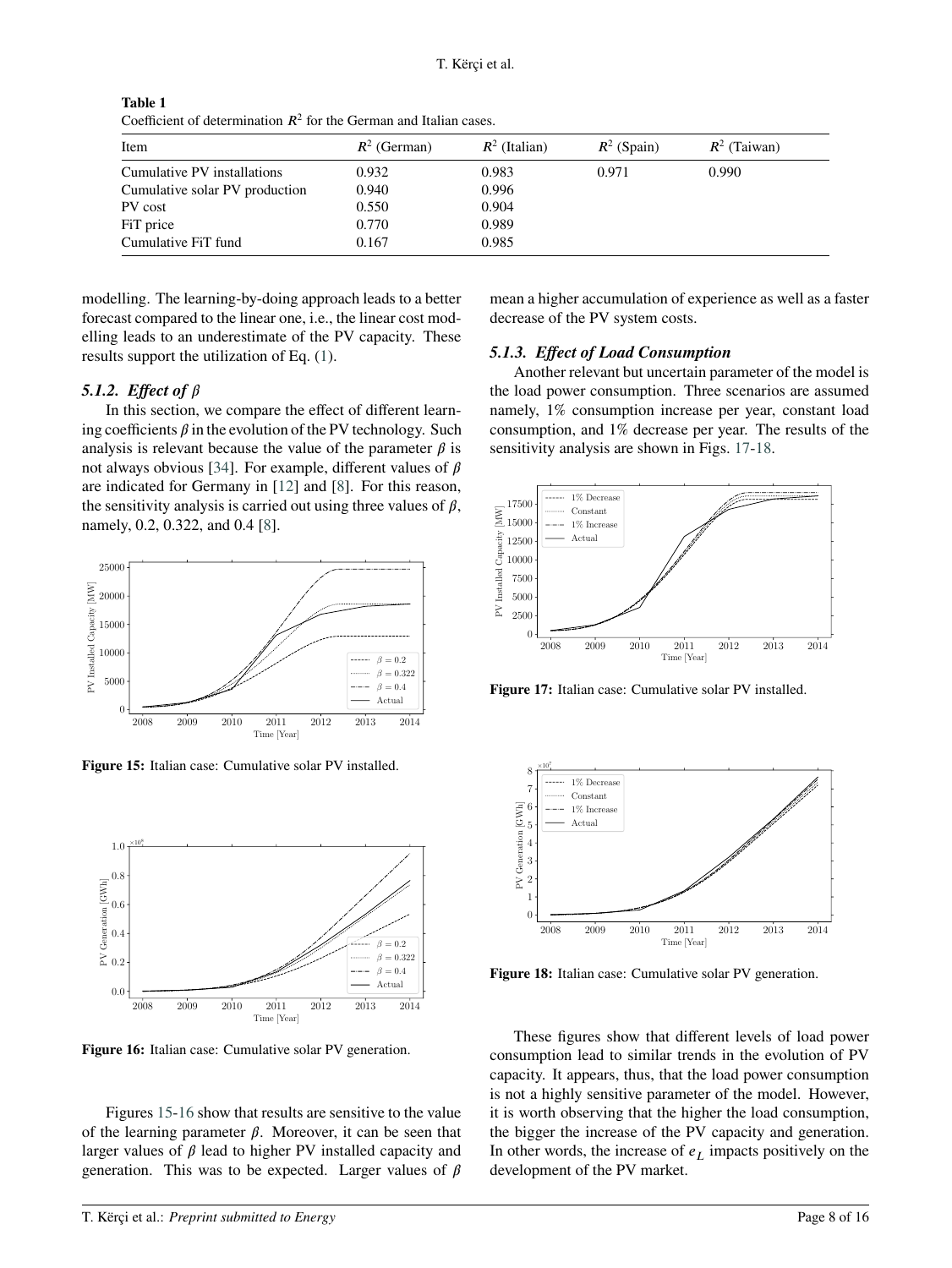# *5.1.4. Effect of Levy*

In this section, we perform a sensitivity analysis with respect to different levy constant values *LP*. This parameter defines the level of financial support from the governments to support the development of different energy technologies (see Eq.  $(10)$ ). It has been observed that over time this parameter changes significantly (i.e., very uncertain) [\[23\]](#page-14-18). With this aim, three scenarios are considered, namely,  $LP = 10\%$ ,  $LP = 15\%$ , and  $LP = 20\%$ , respectively. These values are realistic and are consistent with what happened in Italy [\[18\]](#page-14-13).



<span id="page-8-0"></span>**Figure 19:** Italian case: Cumulative solar PV installed.



<span id="page-8-1"></span>**Figure 20:** Italian case: Cumulative solar PV generation.

Figures [19](#page-8-0)[-20](#page-8-1) show that the levy constant is a highly sensitive parameter. This was to be expected as this parameter defines the amount of money (budget) that the government puts in place to support the PV technology. Results confirm the previous conclusion that government financial support is crucial for successfully integrating and fostering the solar PV market.

#### *5.1.5. Effect of the Electricity Price*

This section discusses the impact of the electricity price  $\lambda$  on the evolution of the PV market. Similar to the previous sections, a sensitivity analysis is carried out considering three values of  $\lambda$ , namely, 100, 200, and 300 EUR/MWh, respectively.

Figures [21](#page-8-2)[-22](#page-8-3) show that with the increase of  $\lambda$  there is an increase in the solar PV installations and generation. This has also to be expected because increasing  $\lambda$  means that there



<span id="page-8-2"></span>**Figure 21:** Italian case: Cumulative solar PV installed.



<span id="page-8-3"></span>**Figure 22:** Italian case: Cumulative solar PV generation.

is more money to support the development of the PV market (Eq. [\(10\)](#page-3-1)). It can be concluded that the electricity price  $\lambda$  is a highly sensitive parameter of the model.

# **5.1.6.** Effect of  $y^{\text{max}}$

The Italian government closed the FiT program in July 2013 when the budget limit was reached (i.e., 6,700 MEUR) [\[19\]](#page-14-14). It is relevant to study the impact of such a cap on the evolution of the PV market. In the proposed model, this information is given by  $y^{max}$ . With this aim, we vary the value of  $y^{\text{max}}$  and observe its impact on the PV capacity and generation. Three values are used, namely, 4,700, 6,700, and 8,700 MEUR, respectively.



<span id="page-8-4"></span>**Figure 23:** Italian case: Cumulative solar PV installed.

Figures [23](#page-8-4)[-26](#page-9-0) show the results. Interestingly, there are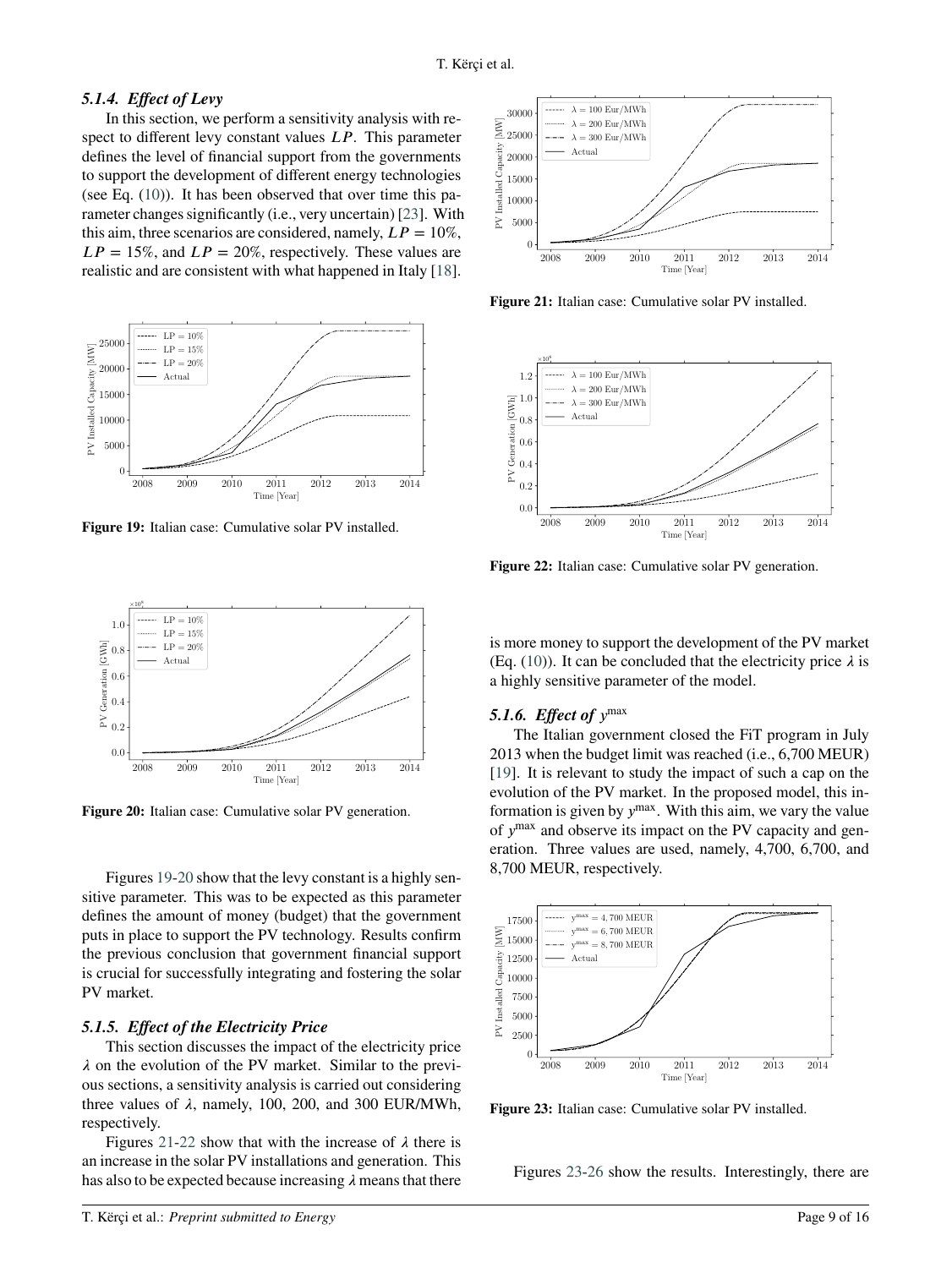

Figure 24: Italian case: Cumulative solar PV generation.



**Figure 25:** Italian case: Cumulative FiT fund.



<span id="page-9-0"></span>**Figure 26:** Italian case: Solar PV FiT.

no significant differences with respect to the PV installed capacity and generation. This can be explained by the fact that in 2012 the FiT price is too low (104 EUR/MWh) to incentivize people to install solar PVs (see Fig. [26\)](#page-9-0). This affects negatively the people's willingness, which hits the lower limit considered, i.e.,  $2 \cdot 10^{-5}$ , as shown in Fig. [6.](#page-4-2) It descends that keeping high FiT prices is vital if an energy policy is to be successful. By doing that, governments can increase the willingness of people to install solar PVs. However, high FiT rates may lead to economic instability [\[35\]](#page-15-5). Therefore governments should find a trade-off between compensation for investors and a reasonable burden for the energy consumers [\[15\]](#page-14-10).

## 5.1.7. *Effect of*  $T_n$

Since we are using a dynamic model based on differential equations, it is relevant to perform a sensitivity analysis with respect to the time constants of the main state variables of the system, namely,  $T_n$ ,  $T_\alpha$  and  $T_y$ . In this first scenario, we discuss the effect of the time constant of the cumulative solar PV capacity,  $T_n$ .



<span id="page-9-1"></span>**Figure 27:** Italian case: Cumulative solar PV installed.



<span id="page-9-2"></span>**Figure 28:** Italian case: Cumulative solar PV generation.

Figures [27](#page-9-1)[-28](#page-9-2) plot the relevant results. It can be seen that  $T_n$  is a highly sensitive parameter of the system and greatly impacts the number of PV installations and the cumulative PV generation. For example, decreasing  $T_n$  from 70 days (which is the base case) to 46 days leads to an increase of more than 1 GW installed capacity.

# 5.1.8. *Effect of*  $T_a$

Another relevant time constant of the model is  $T_{\alpha}$ , which defines the dynamics of the FiT price and willingness of the people (Eq. [\(5\)](#page-2-4)). In this context, and similar to the previous scenario, a sensitivity analysis is performed and the relevant results are shown in Figs. [29-](#page-10-1)[30.](#page-10-2)

Both figures indicate that the evolution of the PV capacity and generation over the years is highly sensitive to  $T_a$ .

# 5.1.9. *Effect of*  $T_{\nu}$

This scenario discusses the sensitivity analysis with respect to the time constant of the FiT budget,  $T_y$  (Eq. [\(10\)](#page-3-1)). Figures [31](#page-10-3)[-32](#page-10-4) show relevant results.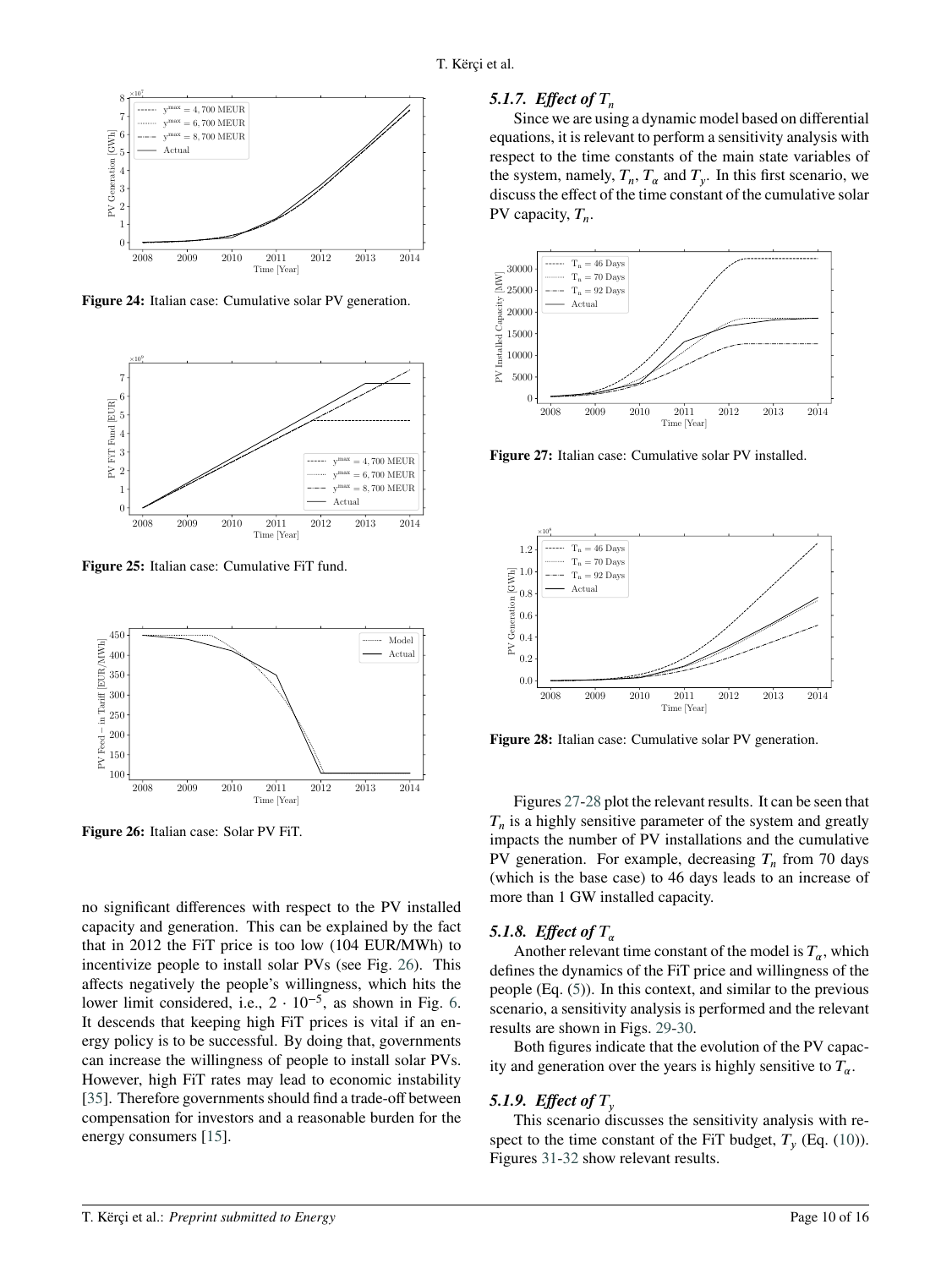

<span id="page-10-1"></span>**Figure 29:** Italian case: Cumulative solar PV installed.



<span id="page-10-2"></span>**Figure 30:** Italian case: Cumulative solar PV generation.



<span id="page-10-3"></span>**Figure 31:** Italian case: Cumulative solar PV installed.

Decreasing the time constant  $T_y$  from 8 hours (base case) to 3 hours leads to an increase with more than 3 GW of PV installed capacity (see Fig. [31\)](#page-10-3).

# <span id="page-10-0"></span>**6. Conclusions**

The last two decades saw an unprecedented increase in solar PV installations in Italy and Germany. The main driving force was extremely generous FiT applied by the respective governments that encouraged the public to invest in PV systems. While FiT is an excellent mechanism to incentivize investors, it led to a severe impact on system costs and economic instability (tens of thousands of MEUR to be paid by the energy consumers). An accurate dynamic model appears thus as a relevant tool to predict and prevent the collapse of



<span id="page-10-4"></span>Figure 32: Italian case: Cumulative solar PV generation.

these schemes and help choose a trade-off between a good compensation for investors and a reasonable burden for the energy consumers [\[15\]](#page-14-10).

Motivated by the discussion above, this paper presents a long-term dynamic model to assess such energy policies promoting solar PV through FiT schemes.

The proposed model appears to be general enough to reproduce with good accuracy the long-term development of the solar PV market in both countries (see Figs. [1](#page-4-0)[-12\)](#page-6-2). Moreover, this model provides valuable information to policymakers by relating, for example, FiT policy parameters (e.g., FiT price) to actual PV deployment. Therefore, we believe that the model is a useful tool for policy-making institutions to capture the long-term behavior of an energy technology such as that of PVs. This is facilitated by the fact that one can easily implement the proposed model (Eqs. [\(1\)](#page-2-1)-[\(17\)](#page-11-5)) and reproduce the results in any of the many software packages designed to integrate a set of differential equations. This is an advantage compared to other complex methods presented in the literature that require specific software tools [\[14,](#page-14-9) [10,](#page-14-5) [12\]](#page-14-7). A simple yet accurate model, in fact, is much more likely to be implemented and used in practice by policymakers.

The development of the PV markets in Italy and Germany is directly related to FiT levels. For example, low tariffs in Italy contributed to discouraging people from installing solar PVs (i.e., very low willingness). When comparing the two countries considered in this work, the model validation test showed that people in Germany had a much higher willingness (18,000 times higher than people in Italy according to this work) at the end of the period of analysis. These results support the idea that despite declining investment costs, incentive policies are still required to increase the share of alternative technologies such as solar PV [\[10\]](#page-14-5). This is especially the case of Italy, where the FiT scheme was replaced with other policy mechanisms [\[19\]](#page-14-14).

The parametric sensitivity analysis of the model in Section [5](#page-6-0) for the solar PV market in Italy revealed that:

- The learning-by-doing approach is accurate enough to predict the evolution of the PV cost and capacity.
- The learning parameter  $\beta$ , the levy constant  $LP$ , the electricity price  $\lambda$  as well as the time constants of the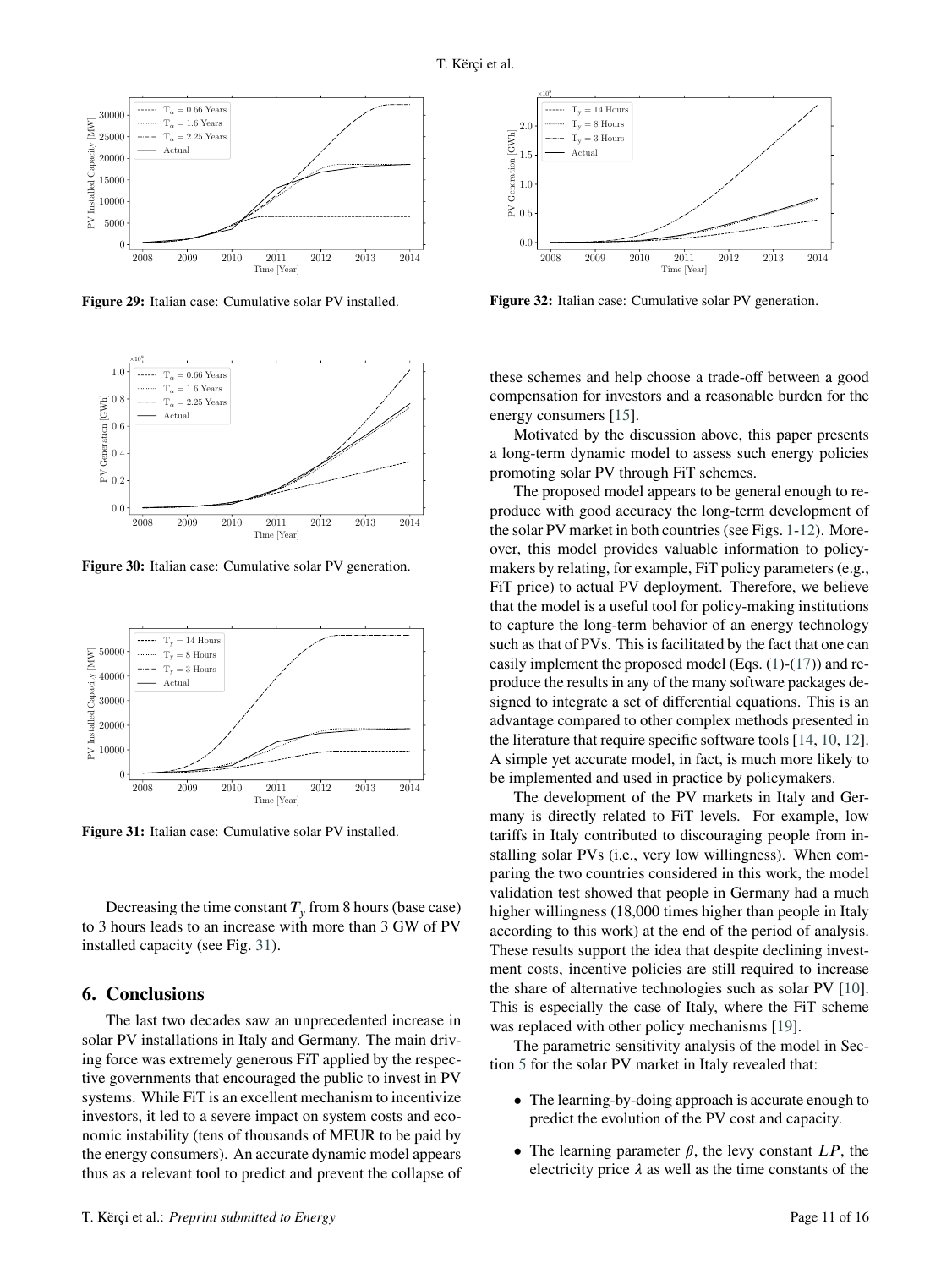<span id="page-11-0"></span>**Table 2** Variables.

| Variable    | Description                                  | Unit          | Reference |
|-------------|----------------------------------------------|---------------|-----------|
| $e_z(t)$    | PV production                                | <b>MWh</b>    | [8]       |
| z(t)        | Cumulative solar PV production               | MWh           | [8]       |
| c(t)        | PV cost                                      | <b>EUR/MW</b> | [27]      |
| n(t)        | Cumulative PV installations                  | <b>MW</b>     | This work |
| f(t)        | FiT price                                    | EUR/MWh       | This work |
| w(t)        | Willingness of people to install PVs         |               | This work |
| $\alpha(t)$ | Function that models FiT price evolution     | EUR/MWh       | This work |
| x(t)        | Cumulative expenses to support PV production | <b>EUR</b>    | [15]      |
| y(t)        | Cumulative revenue of the FiT fund           | EUR           | [15]      |

state variables of the system are highly sensitive parameters of the model and as such they have to be carefully chosen in order to obtain a realistic prediction of the PV capacity.

• The sensitivity of the parameters of the load consumption and the system total budget do not change significantly the effect of the incentives.

We see many directions for future work. For instance, the proposed model is general and, we believe, can be applied to other technologies. Thus, validating the model against other energy technologies, such as wind power and electric vehicles, is a promising direction. Furthermore, we are aware of a few limitations (e.g., some parameters are tuned by trial-and-error) of the proposed model and recognize that there is still room for improvement in terms of accuracy for some variables. Finally, a promising approach to capturing certain aspects of people's long-term behaviour (e.g., their willingness) is through fractional calculus, i.e., representing the dynamics of people's behavior with properly defined fractional-order differential equations [\[36,](#page-15-6) [37\]](#page-15-7).

# <span id="page-11-1"></span>**A. Appendix**

This appendix provides all the information concerning the variables (Tab. [2\)](#page-11-0), parameters and data of the model used in the simulations of the two real-world cases considered in the paper, namely, Italy (Tabs. [3-](#page-12-3)[4\)](#page-12-2) and Germany (Tabs. [5-](#page-13-3) [6\)](#page-13-2).

# <span id="page-11-4"></span>**B. Appendix**

This section provides the limits of the relevant variables of the model.

Limit on 
$$
e_z(t)
$$
:

$$
e_z(t) \le e_G \tag{12}
$$

where  $e_G$  represents the total energy generation (assumed to be constant in this work).

Limits on  $y(t)$ :

if 
$$
y(t) \ge n^{\max}
$$
 :  $y(t) = y^{\max}$   
if  $y(t) \le y^{\min}$  :  $y(t) = y^{\min}$   
otherwise : Eq. (3), (13)

where  $y^{\text{min}}$  and  $y^{\text{max}}$  represent the minimum and maximum FiT fund, respectively.

Limits on  $n(t)$ :

if 
$$
n(t) \ge n^{\max}
$$
 :  $n(t) = n^{\max}$   
if  $n(t) \le n^{\min}$  :  $n(t) = n^{\min}$   
otherwise : Eq. (3), (14)

where  $n^{\min}$  and  $n^{\max}$  represent the minimum and maximum PV installed capacity, respectively.

Limits on  $f(t)$ :

<span id="page-11-2"></span>if 
$$
f(t) \ge f^{\max}
$$
 :  $f(t) = f^{\max}$   
if  $f(t) \le f^{\min}$  :  $f(t) = f^{\min}$   
otherwise : Eq. (4), (15)

where  $f^{\text{min}}$  and  $f^{\text{max}}$  represent the minimum and maximum FiT price, respectively.

Limits on  $\alpha(t)$ :

<span id="page-11-3"></span>if 
$$
\alpha(t) \ge \alpha^{\max}
$$
 :  $\alpha(t) = \alpha^{\max}$   
if  $\alpha(t) \le \alpha^{\min}$  :  $\alpha(t) = \alpha^{\min}$   
otherwise : Eq. (5), (16)

where  $\alpha^{\text{min}}$  and  $\alpha^{\text{max}}$  represent the minimum and maximum value of  $\alpha(t)$ , respectively.

Limits on  $w(t)$ 

<span id="page-11-5"></span>if 
$$
w(t) \ge w^{\max}
$$
 :  $w(t) = w^{\max}$   
if  $w(t) \le w^{\min}$  :  $w(t) = w^{\min}$   
otherwise : Eq. (6), (17)

where  $w^{\text{min}}$  and  $w^{\text{max}}$  represent the minimum and maximum value of  $w(t)$ , respectively.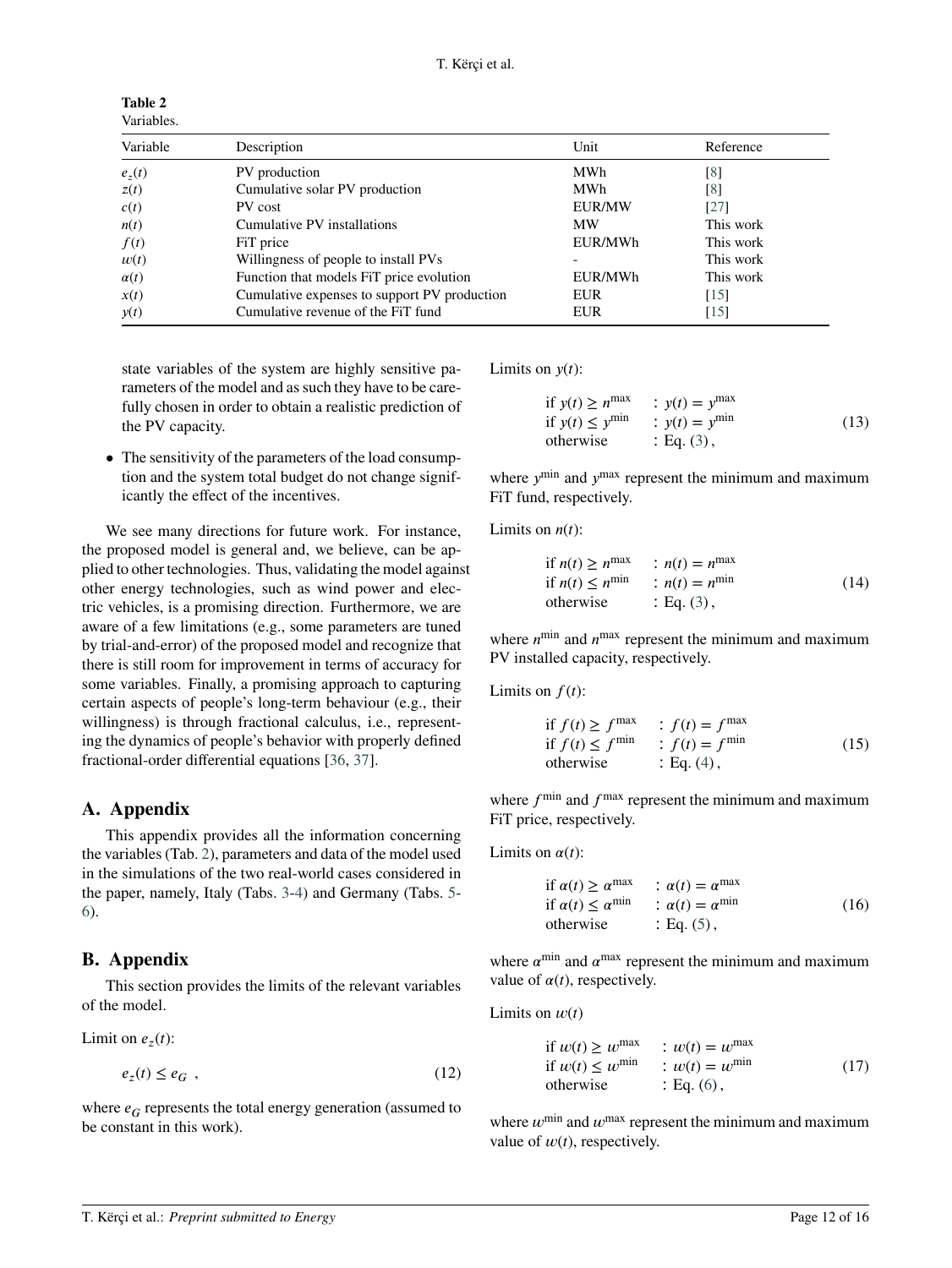<span id="page-12-3"></span>

| Table 3 |                                                                                    |
|---------|------------------------------------------------------------------------------------|
|         | Italian case: Parameter values. These data are based on this work and [8, 33, 38]. |

| Parameter          | Description                         | Unit           | Value             |
|--------------------|-------------------------------------|----------------|-------------------|
| Period of analysis | 2008-2014                           | Year           | 6                 |
| $e_G$              | Total energy generation             | <b>MWh</b>     | 40,000            |
| $e_{L}$            | Total energy consumption            | <b>MWh</b>     | 39,200            |
| $\boldsymbol{I}$   | Reference PV yield                  | MWh/MW         | 1,250,000         |
| PR                 | Performance ratio                   | %              | 85                |
| β                  | Learning coefficient                |                | 0.322             |
| c <sub>0</sub>     | PV initial cost                     | <b>MEUR/MW</b> | 5                 |
| $n_0$              | Initial PV MW installed             | MW             | 496               |
| $n^{\max}$         | Maximum cumulative PV installations | <b>MW</b>      | 103,000           |
| $n^{\rm min}$      | Minimum cumulative PV installations | <b>MW</b>      | 496               |
| $y$ <sup>max</sup> | Maximum PV fund                     | <b>MEUR</b>    | 6,700             |
| $y^{\min}$         | Minimum PV fund                     | <b>MEUR</b>    | $\Omega$          |
| $\alpha^{\max}$    | Maximum value of $\alpha(t)$        | EUR/MWh        | 450               |
| $\alpha^{\min}$    | Minimum value of $\alpha(t)$        | EUR/MWh        | 0.01              |
| $\alpha(t_0)$      | Initial value of $\alpha(t)$        | EUR/MWh        | 450               |
| $\alpha_0$         | Disturbance of $\alpha(t)$          | EUR/MWh        | $1.2\alpha(t_0)$  |
| $w^{\max}$         | Maximum value of $w(t)$             |                | 1                 |
| $w^{\min}$         | Minimum value of $w(t)$             |                | $2 \cdot 10^{-5}$ |
| $T_{\rm z}$        | Time constant of Eq. $(8)$          | h              | 0.25              |
| $T_n$              | Time constant of Eq. $(3)$          | h              | 1,667             |
| $T_{\alpha}$       | Time constant of Eq. $(5)$          | h              | 14,139            |
| $T_{x}$            | Time constant of Eq. $(9)$          | h              | 8                 |
| $T_{\rm y}$        | Time constant of Eq. $(10)$         | h              | 8                 |
| λ                  | Electricity price                   | EUR/MWh        | 200               |
| LP                 | Levy constant                       | %              | 15                |
| $f_{0}$            | Initial FiT price                   | EUR/MWh        | 450               |
| τ                  | Time delay of variable $\alpha(t)$  | h              | 13,333            |

**Table 4**

<span id="page-12-2"></span>Italian case: PV historical data. These data are based on this work and [\[33,](#page-15-3) [39,](#page-15-9) [40\]](#page-15-10).

| Year | Capacity<br><b>MW</b> | Generation<br>GWh | Cost<br><b>MEUR/MW</b> | Fund<br><b>MEUR</b> | FiT price<br>EUR/MWh |
|------|-----------------------|-------------------|------------------------|---------------------|----------------------|
| 2008 | 496                   | 200               |                        | 0                   | 450                  |
| 2009 | 1,277                 | 877               | 4.1                    | 1,340               | 440                  |
| 2010 | 3,605                 | 2,751             | 2.8                    | 2,680               | 411                  |
| 2011 | 13,141                | 13,419            | 2.2                    | 4,020               | 350                  |
| 2012 | 16,796                | 32,050            | 1.2                    | 5,360               | 250                  |
| 2013 | 18,197                | 53,279            | 0.920                  | 6,700               | 104                  |
| 2014 | 18,606                | 76,578            | 0.8                    | 6,700               | 104                  |

# **C. Acknowledgements**

This work was supported by Science Foundation Ireland, by funding T. Kërçi and F. Milano under project ESIPP, grant no. SFI/15/SPP/E3125; by the European Commission, by funding F. Milano under project edgeFLEX, grant agreement no. 883710; and by the Swiss National Science Foundation, by funding G. Tzounas under NCCR Automation, grant no. 51NF40 18054.

# **CRediT authorship contribution statement**

**Taulant Kërçi:** Conceptualization, Methodology, Software, Validation, Original draft preparation, Writing- Reviewing and Editing. **Georgios Tzounas:** Software, Writing-Reviewing and Editing. **Federico Milano:** Supervision, Conceptualization, Methodology, Writing- Reviewing and Editing.

# **References**

- <span id="page-12-0"></span>[1] S. Danchev, G. Maniatis, A. Tsakanikas, [Returns on invest](https://www.sciencedirect.com/science/article/pii/S1364032109002111)[ment in electricity producing photovoltaic systems under](https://www.sciencedirect.com/science/article/pii/S1364032109002111) [de-escalating feed-in tariffs: The case of Greece,](https://www.sciencedirect.com/science/article/pii/S1364032109002111) Renewable and Sustainable Energy Reviews 14 (1) (2010) 500–505. [doi:https://doi.org/10.1016/j.rser.2009.08.008](https://doi.org/https://doi.org/10.1016/j.rser.2009.08.008). URL [https://www.sciencedirect.com/science/article/pii/](https://www.sciencedirect.com/science/article/pii/S1364032109002111) [S1364032109002111](https://www.sciencedirect.com/science/article/pii/S1364032109002111)
- <span id="page-12-1"></span>[2] V. Di Dio, S. Favuzza, D. La Cascia, F. Massaro, G. Zizzo, [The](https://ieeexplore.ieee.org/document/6749877) [evolution of the FIT mechanism in Italy for PV systems: A criti-](https://ieeexplore.ieee.org/document/6749877)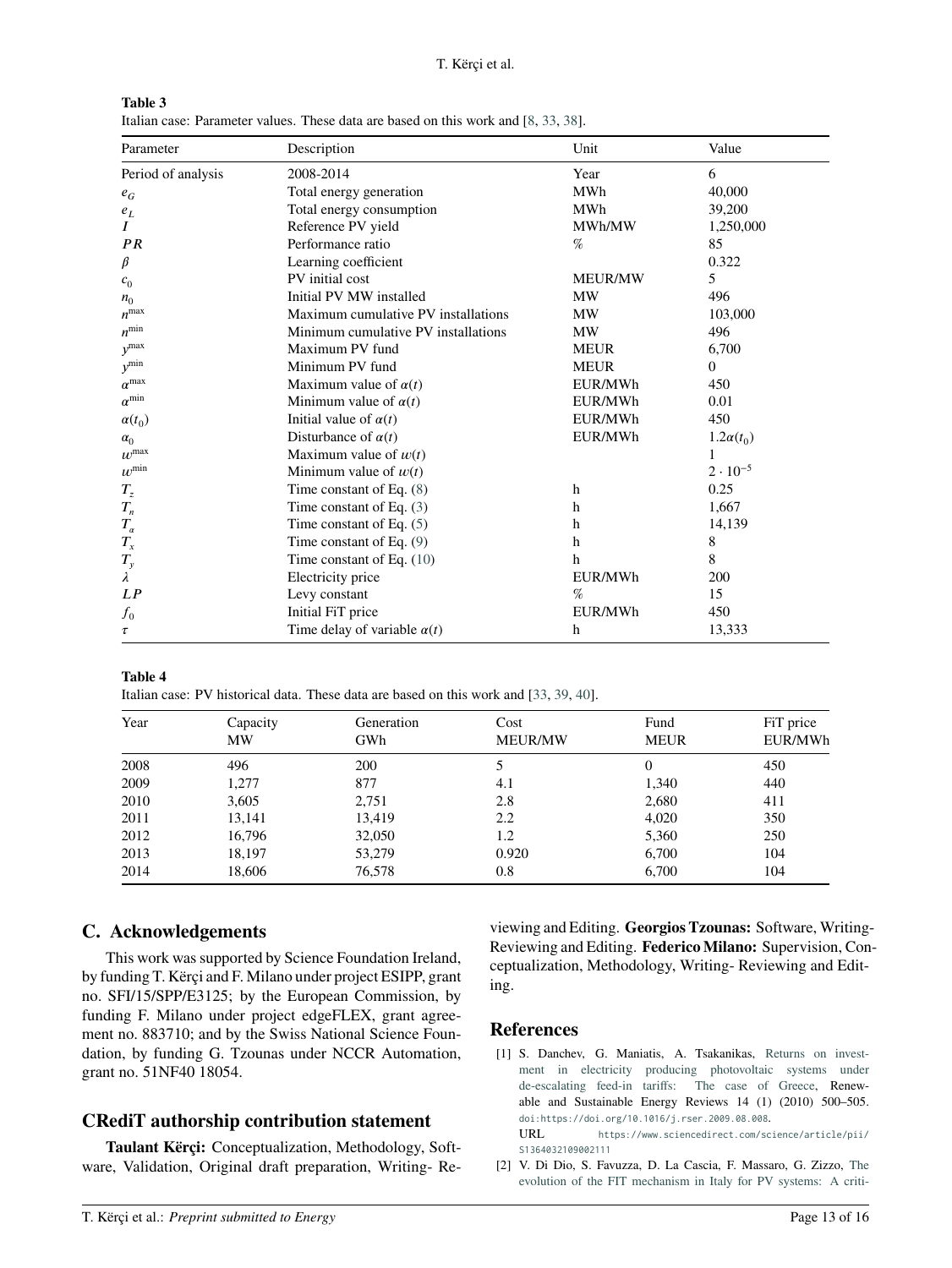[T. Kërçi et al.](https://ieeexplore.ieee.org/document/6749877)

<span id="page-13-3"></span>

| Table 5 |                                                                                    |
|---------|------------------------------------------------------------------------------------|
|         | German case: Parameter values. These data are based on this work and [12, 41, 32]. |

| Parameter                     | Description                         | Unit           | Value             |
|-------------------------------|-------------------------------------|----------------|-------------------|
| Period of analysis            | 2000-2014                           | Year           | 14                |
| $e_G$                         | Total energy generation             | <b>MWh</b>     | 60,000            |
| $e_L$                         | Total energy consumption            | <b>MWh</b>     | 58,800            |
| Ι                             | Reference PV yield                  | MWh/MW         | 875,000           |
| PR                            | Performance ratio                   | %              | 85                |
| β                             | Learning coefficient                |                | 0.322             |
| c <sub>0</sub>                | PV initial cost                     | <b>MEUR/MW</b> | 6.5               |
| $n_0$                         | Initial PV MW installed             | MW             | 114               |
| $n^{\max}$                    | Maximum cumulative PV installations | <b>MW</b>      | 200,000           |
| $n^{\rm min}$                 | Minimum cumulative PV installations | <b>MW</b>      | 114               |
| $y$ <sup>max</sup>            | Maximum PV fund                     | <b>MEUR</b>    |                   |
| $y^{\min}$                    | Minimum PV fund                     | <b>MEUR</b>    | $\Omega$          |
| $\alpha^{\max}$               | Maximum value of $\alpha(t)$        | EUR/MWh        | 500               |
| $\alpha^{\rm min}$            | Minimum value of $\alpha(t)$        | EUR/MWh        | 0.01              |
| $\alpha(t_0)$                 | Initial value of $\alpha(t)$        | EUR/MWh        | 500               |
| $\alpha_0$                    | Disturbance of $\alpha(t)$          | EUR/MWh        | $1.2\alpha(t_0)$  |
| $w^{\max}$                    | Maximum value of $w(t)$             |                |                   |
| $\boldsymbol{w}^{\text{min}}$ | Minimum value of $w(t)$             |                | $2 \cdot 10^{-5}$ |
| $T_z$                         | Time constant of Eq. $(8)$          | h              | 0.28              |
| $T_n$                         | Time constant of Eq. $(3)$          | h              | 15,972            |
| $T_{\alpha}$                  | Time constant of Eq. $(5)$          | h              | 83,333            |
| $T_{x}$                       | Time constant of Eq. (9)            | h              | 8                 |
| $T_{\rm y}$                   | Time constant of Eq. $(10)$         | h              | 5                 |
| λ                             | Electricity price                   | EUR/MWh        | 150               |
| LP                            | Levy constant                       | %              | 5                 |
| $f_{0}$                       | Initial FiT price                   | EUR/MWh        | 500               |
| τ                             | Time delay of variable $\alpha(t)$  | h              | 8,760             |

# **Table 6**

<span id="page-13-2"></span>German case: PV historical data. These data are based on this work and [\[41,](#page-15-11) [23,](#page-14-18) [42\]](#page-15-12).

| Year | Capacity | Generation | Cost           | Fund        | FiT price |
|------|----------|------------|----------------|-------------|-----------|
|      | MW       | GWh        | <b>MEUR/MW</b> | <b>MEUR</b> | EUR/MWh   |
| 2000 | 114      | 60         | 6.5            | 14          | 500       |
| 2001 | 176      | 136        | 5.0            | 51          | 506       |
| 2002 | 296      | 292        | 5.0            | 129         | 481       |
| 2003 | 435      | 611        | 5.0            | 274         | 457       |
| 2004 | 1,105    | 1,168      | 5.0            | 540         | 574       |
| 2005 | 2,056    | 2,450      | 5.0            | 1,176       | 545       |
| 2006 | 2,899    | 4,670      | 5.0            | 2,266       | 518       |
| 2007 | 4,170    | 7,745      | 5.0            | 3,729       | 492       |
| 2008 | 6,120    | 12,165     | 5.0            | 5,689       | 467       |
| 2009 | 10,556   | 18,748     | 4.1            | 8,365       | 430       |
| 2010 | 17,994   | 30,477     | 2.8            | 12,830      | 391       |
| 2011 | 25,429   | 50,076     | 2.2            | 19,468      | 287       |
| 2012 | 33,033   | 76,456     | 1.2            | 27,407      | 244       |
| 2013 | 36,337   | 107,466    | 0.92           | 35,683      | 170       |
| 2014 | 38,236   | 143,522    | 0.8            | 44,849      | 136       |

[cal analysis,](https://ieeexplore.ieee.org/document/6749877) in: 2013 International Conference on Renewable Energy Research and Applications (ICRERA), 2013, pp. 890–895. [doi:](https://doi.org/10.1109/ICRERA.2013.6749877) [10.1109/ICRERA.2013.6749877](https://doi.org/10.1109/ICRERA.2013.6749877).

URL <https://ieeexplore.ieee.org/document/6749877>

<span id="page-13-0"></span>[3] T. Couture, Y. Gagnon, [An analysis of feed-in tariff remu](https://www.sciencedirect.com/science/article/pii/S0301421509007940)[neration models: Implications for renewable energy invest](https://www.sciencedirect.com/science/article/pii/S0301421509007940)[ment,](https://www.sciencedirect.com/science/article/pii/S0301421509007940) Energy Policy 38 (2) (2010) 955–965. [doi:https:](https://doi.org/https://doi.org/10.1016/j.enpol.2009.10.047) [//doi.org/10.1016/j.enpol.2009.10.047](https://doi.org/https://doi.org/10.1016/j.enpol.2009.10.047).

URL [https://www.sciencedirect.com/science/article/pii/](https://www.sciencedirect.com/science/article/pii/S0301421509007940) [S0301421509007940](https://www.sciencedirect.com/science/article/pii/S0301421509007940)

<span id="page-13-1"></span>[4] K.-K. Kim, C.-G. Lee, [Evaluation and optimization of feed-in tariffs,](https://www.sciencedirect.com/science/article/pii/S0301421512004831) Energy Policy 49 (2012) 192–203, special Section: Fuel Poverty Comes of Age: Commemorating 21 Years of Research and Policy. [doi:https://doi.org/10.1016/j.enpol.2012.05.070](https://doi.org/https://doi.org/10.1016/j.enpol.2012.05.070).

URL [https://www.sciencedirect.com/science/article/pii/](https://www.sciencedirect.com/science/article/pii/S0301421512004831) [S0301421512004831](https://www.sciencedirect.com/science/article/pii/S0301421512004831)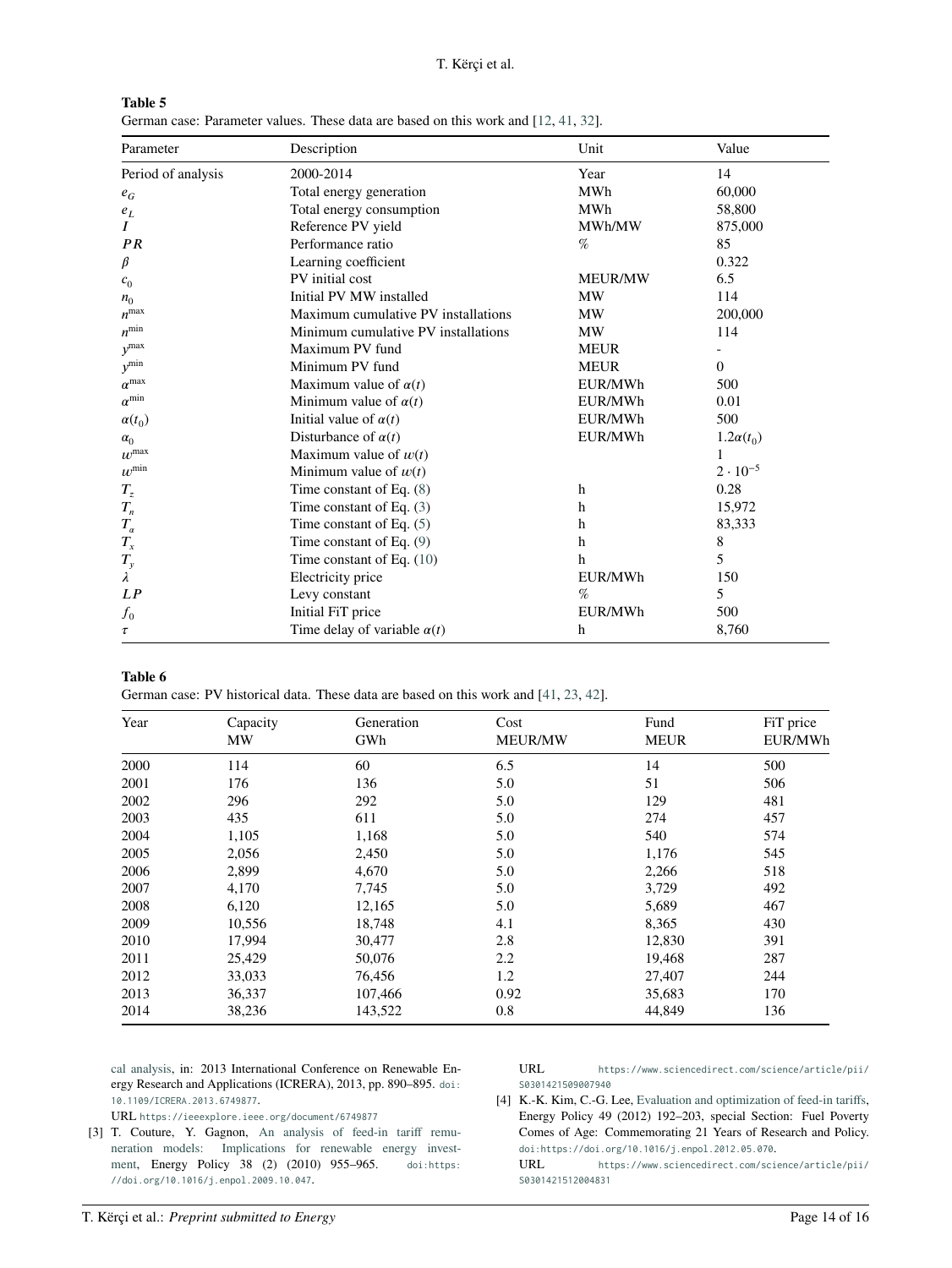- <span id="page-14-0"></span>[5] H. E. Murdock, D. Gibb, T. Andre, J. L. Sawin, A. Brown, L. Ranalder, U. Collier, C. Dent, B. Epp, C. Hareesh Kumar, et al., [Renewables 2021-global status report](https://www.ren21.net/wp-content/uploads/2019/05/GSR2021_Full_Report.pdf) (2021). URL [https://www.ren21.net/wp-content/uploads/2019/05/GSR2021\\_](https://www.ren21.net/wp-content/uploads/2019/05/GSR2021_Full_Report.pdf) [Full\\_Report.pdf](https://www.ren21.net/wp-content/uploads/2019/05/GSR2021_Full_Report.pdf)
- <span id="page-14-1"></span>[6] Z. Dong, X. Yu, C.-T. Chang, D. Zhou, X. Sang, [How does](https://www.sciencedirect.com/science/article/pii/S0960148122000301) [feed-in tariff and renewable portfolio standard evolve synergis](https://www.sciencedirect.com/science/article/pii/S0960148122000301)[tically? an integrated approach of tripartite evolutionary game](https://www.sciencedirect.com/science/article/pii/S0960148122000301) [and system dynamics,](https://www.sciencedirect.com/science/article/pii/S0960148122000301) Renewable Energy 186 (2022) 864–877. [doi:https://doi.org/10.1016/j.renene.2022.01.030](https://doi.org/https://doi.org/10.1016/j.renene.2022.01.030).

URL [https://www.sciencedirect.com/science/article/pii/](https://www.sciencedirect.com/science/article/pii/S0960148122000301) [S0960148122000301](https://www.sciencedirect.com/science/article/pii/S0960148122000301)

- <span id="page-14-2"></span>[7] X. Yu, S. Ge, D. Zhou, Q. Wang, C.-T. Chang, X. Sang, [Whether feed](https://www.sciencedirect.com/science/article/pii/S036054422200144X)[in tariff can be effectively replaced or not? an integrated analysis of re](https://www.sciencedirect.com/science/article/pii/S036054422200144X)[newable portfolio standards and green certificate trading,](https://www.sciencedirect.com/science/article/pii/S036054422200144X) Energy 245 (2022) 123241. [doi:https://doi.org/10.1016/j.energy.2022.123241](https://doi.org/https://doi.org/10.1016/j.energy.2022.123241). URL [https://www.sciencedirect.com/science/article/pii/](https://www.sciencedirect.com/science/article/pii/S036054422200144X) [S036054422200144X](https://www.sciencedirect.com/science/article/pii/S036054422200144X)
- <span id="page-14-3"></span>[8] F. Spertino, P. Di Leo, V. Cocina, [Economic analysis of investment](https://www.sciencedirect.com/science/article/pii/S1364032113005649) [in the rooftop photovoltaic systems: A long-term research in the two](https://www.sciencedirect.com/science/article/pii/S1364032113005649) [main markets,](https://www.sciencedirect.com/science/article/pii/S1364032113005649) Renewable and Sustainable Energy Reviews 28 (2013) 531–540. [doi:https://doi.org/10.1016/j.rser.2013.08.024](https://doi.org/https://doi.org/10.1016/j.rser.2013.08.024). URL [https://www.sciencedirect.com/science/article/pii/](https://www.sciencedirect.com/science/article/pii/S1364032113005649) [S1364032113005649](https://www.sciencedirect.com/science/article/pii/S1364032113005649)
- <span id="page-14-4"></span>[9] IRENA, [Renewable energy capacity statistics 2022](https://www.irena.org/-/media/Files/IRENA/Agency/Publication/2022/Apr/IRENA_RE_Capacity_Statistics_2022.pdf) (2022). URL [https://www.irena.org/-/media/Files/IRENA/Agency/](https://www.irena.org/-/media/Files/IRENA/Agency/Publication/2022/Apr/IRENA_RE_Capacity_Statistics_2022.pdf) [Publication/2022/Apr/IRENA\\_RE\\_Capacity\\_Statistics\\_2022.pdf](https://www.irena.org/-/media/Files/IRENA/Agency/Publication/2022/Apr/IRENA_RE_Capacity_Statistics_2022.pdf)
- <span id="page-14-5"></span>[10] A. Ibanez-Lopez, J. Martinez-Val, B. Moratilla-Soria, [A dynamic](http://www.sciencedirect.com/science/article/pii/S0301421516306887) [simulation model for assessing the overall impact of incentive policies](http://www.sciencedirect.com/science/article/pii/S0301421516306887) [on power system reliability, costs and environment,](http://www.sciencedirect.com/science/article/pii/S0301421516306887) Energy Policy 102 (2017) 170 – 188. [doi:https://doi.org/10.1016/j.enpol.2016.12.026](https://doi.org/https://doi.org/10.1016/j.enpol.2016.12.026). URL [http://www.sciencedirect.com/science/article/pii/](http://www.sciencedirect.com/science/article/pii/S0301421516306887) [S0301421516306887](http://www.sciencedirect.com/science/article/pii/S0301421516306887)
- <span id="page-14-6"></span>[11] S. Movilla, L. J. Miguel, L. F. Blázquez, [A system dynamics approach](https://www.sciencedirect.com/science/article/pii/S030142151300325X) [for the photovoltaic energy market in Spain,](https://www.sciencedirect.com/science/article/pii/S030142151300325X) Energy Policy 60 (2013) 142–154. [doi:https://doi.org/10.1016/j.enpol.2013.04.072](https://doi.org/https://doi.org/10.1016/j.enpol.2013.04.072). URL [https://www.sciencedirect.com/science/article/pii/](https://www.sciencedirect.com/science/article/pii/S030142151300325X) [S030142151300325X](https://www.sciencedirect.com/science/article/pii/S030142151300325X)
- <span id="page-14-7"></span>[12] C.-W. Hsu, [Using a system dynamics model to assess the effects of](http://www.sciencedirect.com/science/article/pii/S0306261912001389) [capital subsidies and feed-in tariffs on solar PV installations,](http://www.sciencedirect.com/science/article/pii/S0306261912001389) Applied Energy 100 (2012) 205 – 217, clean Energy for Future Generations. [doi:https://doi.org/10.1016/j.apenergy.2012.02.039](https://doi.org/https://doi.org/10.1016/j.apenergy.2012.02.039). URL [http://www.sciencedirect.com/science/article/pii/](http://www.sciencedirect.com/science/article/pii/S0306261912001389) [S0306261912001389](http://www.sciencedirect.com/science/article/pii/S0306261912001389)
- <span id="page-14-8"></span>[13] F. Ferioli, K. Schoots, B. van der Zwaan, [Use and limitations](https://www.sciencedirect.com/science/article/pii/S0301421508006101) [of learning curves for energy technology policy: A component](https://www.sciencedirect.com/science/article/pii/S0301421508006101)[learning hypothesis,](https://www.sciencedirect.com/science/article/pii/S0301421508006101) Energy Policy 37 (7) (2009) 2525–2535. [doi:https://doi.org/10.1016/j.enpol.2008.10.043](https://doi.org/https://doi.org/10.1016/j.enpol.2008.10.043). URL [https://www.sciencedirect.com/science/article/pii/](https://www.sciencedirect.com/science/article/pii/S0301421508006101) [S0301421508006101](https://www.sciencedirect.com/science/article/pii/S0301421508006101)
- <span id="page-14-9"></span>[14] X. Guo, X. Guo, [China's photovoltaic power development under](https://www.sciencedirect.com/science/article/pii/S0360544215012591) [policy incentives: A system dynamics analysis,](https://www.sciencedirect.com/science/article/pii/S0360544215012591) Energy 93 (2015) 589–598. [doi:https://doi.org/10.1016/j.energy.2015.09.049](https://doi.org/https://doi.org/10.1016/j.energy.2015.09.049). URL [https://www.sciencedirect.com/science/article/pii/](https://www.sciencedirect.com/science/article/pii/S0360544215012591) [S0360544215012591](https://www.sciencedirect.com/science/article/pii/S0360544215012591)
- <span id="page-14-10"></span>[15] A. Pyrgou, A. Kylili, P. A. Fokaides, [The future of the feed-in tariff](https://www.sciencedirect.com/science/article/pii/S0301421516302257) [\(fit\) scheme in Europe: The case of photovoltaics,](https://www.sciencedirect.com/science/article/pii/S0301421516302257) Energy Policy 95 (2016) 94–102. [doi:https://doi.org/10.1016/j.enpol.2016.04.048](https://doi.org/https://doi.org/10.1016/j.enpol.2016.04.048). URL [https://www.sciencedirect.com/science/article/pii/](https://www.sciencedirect.com/science/article/pii/S0301421516302257) [S0301421516302257](https://www.sciencedirect.com/science/article/pii/S0301421516302257)
- <span id="page-14-11"></span>[16] C. Jeon, J. Shin, [Long-term renewable energy technology val](https://www.sciencedirect.com/science/article/pii/S0360544214000711)[uation using system dynamics and Monte Carlo simulation:](https://www.sciencedirect.com/science/article/pii/S0360544214000711) [Photovoltaic technology case,](https://www.sciencedirect.com/science/article/pii/S0360544214000711) Energy 66 (2014) 447–457. [doi:https://doi.org/10.1016/j.energy.2014.01.050](https://doi.org/https://doi.org/10.1016/j.energy.2014.01.050). URL [https://www.sciencedirect.com/science/article/pii/](https://www.sciencedirect.com/science/article/pii/S0360544214000711) [S0360544214000711](https://www.sciencedirect.com/science/article/pii/S0360544214000711)
- <span id="page-14-12"></span>[17] M. Antonelli, U. Desideri, [Do feed-in tariffs drive PV](https://www.sciencedirect.com/science/article/pii/S0306261914006412) [cost or viceversa?,](https://www.sciencedirect.com/science/article/pii/S0306261914006412) Applied Energy 135 (2014) 721–729.

[doi:https://doi.org/10.1016/j.apenergy.2014.06.059](https://doi.org/https://doi.org/10.1016/j.apenergy.2014.06.059). URL [https://www.sciencedirect.com/science/article/pii/](https://www.sciencedirect.com/science/article/pii/S0306261914006412)

[S0306261914006412](https://www.sciencedirect.com/science/article/pii/S0306261914006412)

<span id="page-14-13"></span>[18] G. Scerrato, [Solar PV feed-in tariff: the distortion of Italian power](http://www.summerschool-aidi.it/edition-2015/images/Naples2015/proceed/30_scerrato.pdf) [market,](http://www.summerschool-aidi.it/edition-2015/images/Naples2015/proceed/30_scerrato.pdf) in: XX Summer School "Francesco Turco" - Industrial Systems Engineering, 2015, pp. 1–10.

URL [http://www.summerschool-aidi.it/edition-2015/images/](http://www.summerschool-aidi.it/edition-2015/images/Naples2015/proceed/30_scerrato.pdf) [Naples2015/proceed/30\\_scerrato.pdf](http://www.summerschool-aidi.it/edition-2015/images/Naples2015/proceed/30_scerrato.pdf)

<span id="page-14-14"></span>[19] P. Lazzeroni, S. Olivero, M. Repetto, [Economic perspective](https://www.sciencedirect.com/science/article/pii/S136403211631111X) [for PV under new Italian regulatory framework,](https://www.sciencedirect.com/science/article/pii/S136403211631111X) Renewable and Sustainable Energy Reviews 71 (2017) 283–295. [doi:https://doi.org/10.1016/j.rser.2016.12.056](https://doi.org/https://doi.org/10.1016/j.rser.2016.12.056). URL [https://www.sciencedirect.com/science/article/pii/](https://www.sciencedirect.com/science/article/pii/S136403211631111X)

[S136403211631111X](https://www.sciencedirect.com/science/article/pii/S136403211631111X)

- <span id="page-14-15"></span>[20] R. Wand, F. Leuthold, [Feed-in tariffs for photovoltaics: Learning](https://www.sciencedirect.com/science/article/pii/S0306261911003060) [by doing in Germany?,](https://www.sciencedirect.com/science/article/pii/S0306261911003060) Applied Energy 88 (12) (2011) 4387–4399. [doi:https://doi.org/10.1016/j.apenergy.2011.05.015](https://doi.org/https://doi.org/10.1016/j.apenergy.2011.05.015). URL [https://www.sciencedirect.com/science/article/pii/](https://www.sciencedirect.com/science/article/pii/S0306261911003060) [S0306261911003060](https://www.sciencedirect.com/science/article/pii/S0306261911003060)
- <span id="page-14-16"></span>[21] C. Leepa, M. Unfried, [Effects of a cut-off in feed-in tariffs on](https://www.sciencedirect.com/science/article/pii/S0301421513000256) [photovoltaic capacity: Evidence from Germany,](https://www.sciencedirect.com/science/article/pii/S0301421513000256) Energy Policy 56  $(2013)$  536–542. [doi:https://doi.org/10.1016/j.enpol.2013.01.018](https://doi.org/https://doi.org/10.1016/j.enpol.2013.01.018).<br> **IIRI** https://www.sciencedirect.com/science/article/pii/ [https://www.sciencedirect.com/science/article/pii/](https://www.sciencedirect.com/science/article/pii/S0301421513000256) [S0301421513000256](https://www.sciencedirect.com/science/article/pii/S0301421513000256)
- <span id="page-14-17"></span>[22] J. Hoppmann, J. Huenteler, B. Girod, [Compulsive policy-making-the](https://www.sciencedirect.com/science/article/pii/S0048733314000249) [evolution of the German feed-in tariff system for solar pho](https://www.sciencedirect.com/science/article/pii/S0048733314000249)[tovoltaic power,](https://www.sciencedirect.com/science/article/pii/S0048733314000249) Research Policy 43 (8) (2014) 1422–1441. [doi:https://doi.org/10.1016/j.respol.2014.01.014](https://doi.org/https://doi.org/10.1016/j.respol.2014.01.014). URL [https://www.sciencedirect.com/science/article/pii/](https://www.sciencedirect.com/science/article/pii/S0048733314000249) [S0048733314000249](https://www.sciencedirect.com/science/article/pii/S0048733314000249)
- <span id="page-14-18"></span>[23] M. A. Andor, M. Frondel, C. Vance, [Germany's energiewende: a](https://papers.ssrn.com/sol3/papers.cfm?abstract_id=2928760) [tale of increasing costs and decreasing willingness-to-pay,](https://papers.ssrn.com/sol3/papers.cfm?abstract_id=2928760) The Energy Journal 38 (KAPSARC Special Issue) (2017). URL [https://papers.ssrn.com/sol3/papers.cfm?abstract\\_id=2928760](https://papers.ssrn.com/sol3/papers.cfm?abstract_id=2928760)
- <span id="page-14-19"></span>[24] A. Held, M. Ragwitz, C. Huber, G. Resch, T. Faber, K. Vertin, [Feed](http://www.mresearch.com/pdfs/docket4185/NG11/doc44.pdf)[in systems in Germany, Spain and Slovenia: A comparison,](http://www.mresearch.com/pdfs/docket4185/NG11/doc44.pdf) International Feed-in Cooperation (2007). URL <http://www.mresearch.com/pdfs/docket4185/NG11/doc44.pdf>
- <span id="page-14-20"></span>[25] M. D. Leiren, I. Reimer, [Historical institutionalist perspective](https://www.sciencedirect.com/science/article/pii/S2214629618305152) [on the shift from feed-in tariffs towards auctioning in ger](https://www.sciencedirect.com/science/article/pii/S2214629618305152)[man renewable energy policy,](https://www.sciencedirect.com/science/article/pii/S2214629618305152) Energy Research & Social Science 43 (2018) 33–40, sustainable energy transformations in an age of populism, post-truth politics, and local resistance. [doi:https://doi.org/10.1016/j.erss.2018.05.022](https://doi.org/https://doi.org/10.1016/j.erss.2018.05.022). URL [https://www.sciencedirect.com/science/article/pii/](https://www.sciencedirect.com/science/article/pii/S2214629618305152) [S2214629618305152](https://www.sciencedirect.com/science/article/pii/S2214629618305152)
- <span id="page-14-21"></span>[26] T. P. Wright, [Factors affecting the cost of airplanes,](https://arc.aiaa.org/doi/abs/10.2514/8.155) Journal of the aeronautical sciences 3 (4) (1936) 122–128.
	- URL <https://arc.aiaa.org/doi/abs/10.2514/8.155>
- <span id="page-14-22"></span>[27] A. MacGillivray, H. Jeffrey, M. Winskel, I. Bryden, [Inno](https://www.sciencedirect.com/science/article/pii/S0040162513003041)[vation and cost reduction for marine renewable energy: A](https://www.sciencedirect.com/science/article/pii/S0040162513003041) [learning investment sensitivity analysis,](https://www.sciencedirect.com/science/article/pii/S0040162513003041) Technological Forecasting and Social Change 87 (2014) 108-124. [doi:https:](https://doi.org/https://doi.org/10.1016/j.techfore.2013.11.005) [//doi.org/10.1016/j.techfore.2013.11.005](https://doi.org/https://doi.org/10.1016/j.techfore.2013.11.005). URL [https://www.sciencedirect.com/science/article/pii/](https://www.sciencedirect.com/science/article/pii/S0040162513003041)

[S0040162513003041](https://www.sciencedirect.com/science/article/pii/S0040162513003041)

<span id="page-14-23"></span>[28] A. Masini, E. Menichetti, [The impact of behavioural factors in](https://www.sciencedirect.com/science/article/pii/S030142151000532X) [the renewable energy investment decision making process: Con](https://www.sciencedirect.com/science/article/pii/S030142151000532X)[ceptual framework and empirical findings,](https://www.sciencedirect.com/science/article/pii/S030142151000532X) Energy Policy 40 (2012) 28–38, strategic Choices for Renewable Energy Investment. [doi:https://doi.org/10.1016/j.enpol.2010.06.062](https://doi.org/https://doi.org/10.1016/j.enpol.2010.06.062).

URL [https://www.sciencedirect.com/science/article/pii/](https://www.sciencedirect.com/science/article/pii/S030142151000532X) [S030142151000532X](https://www.sciencedirect.com/science/article/pii/S030142151000532X)

<span id="page-14-24"></span>[29] S. Bigerna, P. Polinori, [Assessing the determinants of renewable](https://www.mdpi.com/2071-1050/7/9/11909) [electricity acceptance integrating meta-analysis regression and a lo](https://www.mdpi.com/2071-1050/7/9/11909)[cal comprehensive survey,](https://www.mdpi.com/2071-1050/7/9/11909) Sustainability 7 (9) (2015) 11909–11932. [doi:10.3390/su70911909](https://doi.org/10.3390/su70911909).

URL <https://www.mdpi.com/2071-1050/7/9/11909>